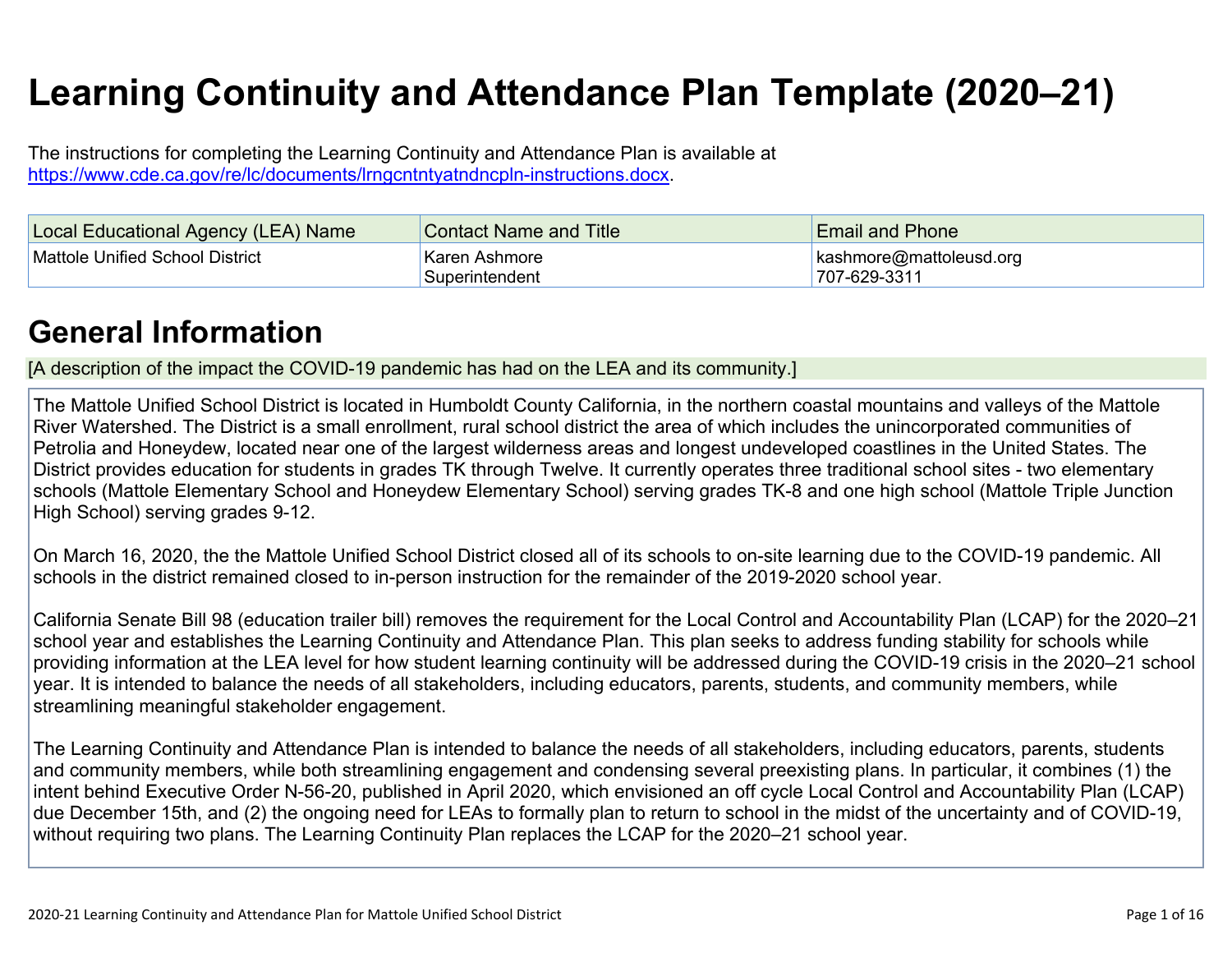The Learning Continuity and Attendance Plan adoption deadline of September 30, 2020 is intended to ensure that the district plan is completed in the beginning of the 2020–21 school year. Additionally, the continuing timeline is intended to allow for communication of decisions that will guide how instruction will occur and possibly change throughout the 2020–21 school year.

The impacts of the COVID-19 pandemic have informed the development of our Learning Continuity and Attendance Plan. Mattole Unified School District's plan is adaptable, enabling personnel to respond to changing conditions and guidelines without compromising a quality education for our students. Because the pandemic has impacted families differently, our plan also allows for family choice whenever possible and includes support services available to all students and families. In spite of the difficult circumstances caused by the pandemic, the Mattole Unified School District remains committed to serving our students by providing a high quality, equitable instructional program and by continuing our very best efforts to meet the needs of all students.

As a district, we will continue to work with the Humboldt County Department of Public Health, the Humboldt County Office of Education, and our Board of Supervisors to provide support to our community and our students, based on our local conditions and by using the following guidance criteria:

- 1) We will ensure the safety of all students and staff following state and local safety measures;
- 2) We will maximize student engagement and student academic growth;
- 3) We will provide support for the social-emotional needs of all students;
- 4) We will provide supports for staff and parents
- 5) We will assure operational and financial viability in these unprecedented times.

# **Stakeholder [Engagement](http://www.doc-tracking.com/screenshots/20LCP/Instructions/20LCPInstructions.htm#stakeholderengagement)**

[A description of the efforts made to solicit stakeholder feedback.]

Throughout the 2019-20 school year the Mattole Unified School District engaged stakeholders in a variety of manners. As our district responded to the COVID-19 pandemic this engagement continued. Although circumstances surrounding the pandemic have impacted school operations, and programs and services have been adapted to fit within the context of our current operating conditions, the stakeholder input gathered during pre-COVID conditions remains relevant and has been an important component in the development of our district's Learning Continuity and Attendance Plan.

Feedback gathered before the onset of COVID-19 was considered in conjunction with input collected after the Coronavirus outbreak to develop a comprehensive plan relevant to current conditions, while still providing continuity for our students and community. Efforts to solicit stakeholder feedback include a variety of surveys, student and parent interviews, outreach efforts with specific emphasis on families with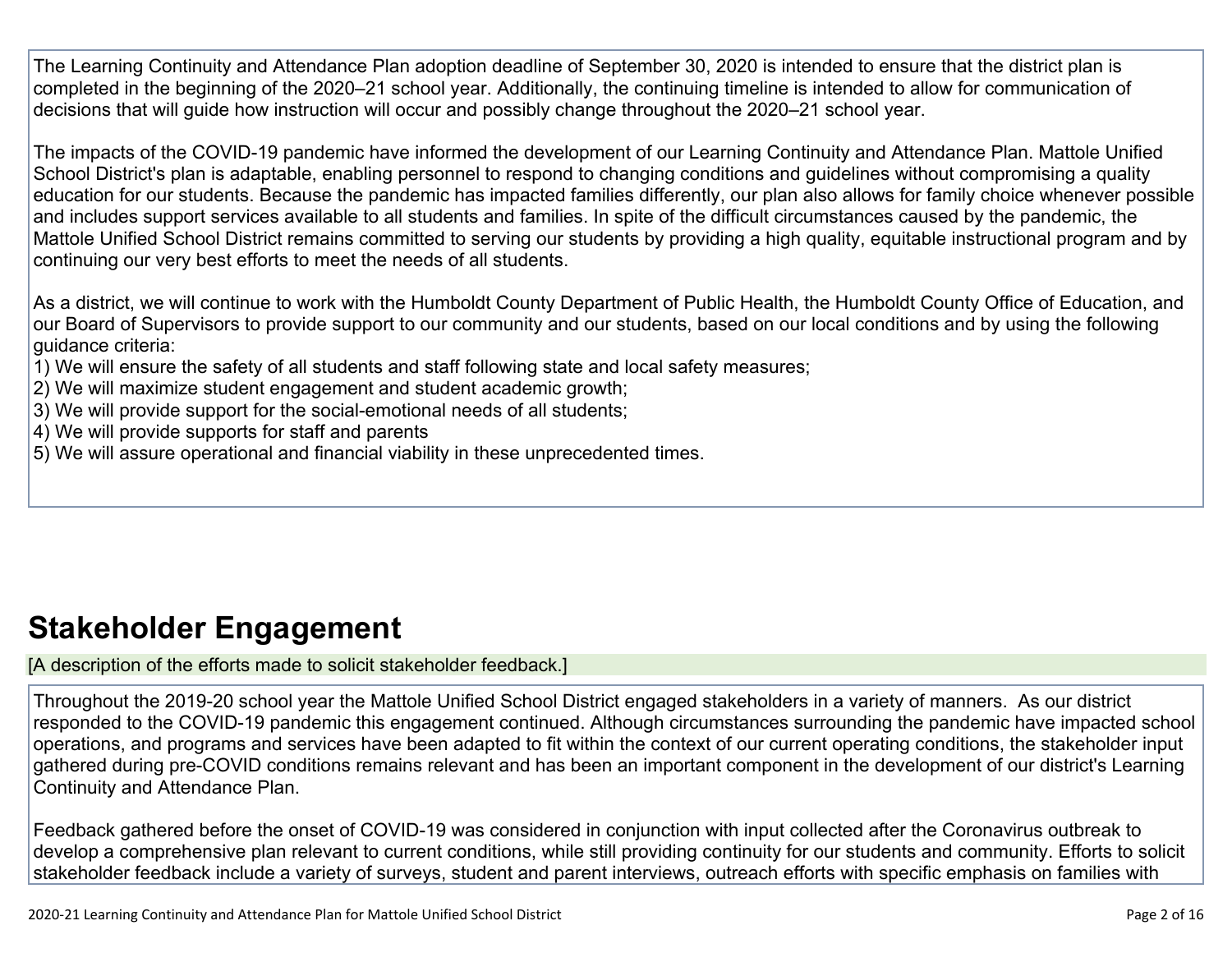students with special needs, who speak languages other than English and/or who are not engaging in internet-based communications, planning committee discussions with staff, parents, students, and community members, presentations to the Board of Trustees and stakeholders, and online public emails and on-line postings.

The Mattole Unified School District highly values stakeholder voice. Input received during engagements has been used to inform and design this Learning Continuity and Attendance Plan which details how we will act on what we have seen and heard from all stakeholders. Our current stakeholder efforts, which will be on-going, will be conducted with students, families, and community members,. Data collected will be used to help inform and refine when needed the actions and details of our Learning Continuity and Attendance Plan. Stakeholder engagement will be an ongoing focus this year to ensure timely response to student, staff, and family needs.

The initial draft plan will be presented for public comment at the Board of Trustees meeting scheduled for September 10, 2020. The final draft plan adoption meeting of the Board of Trustees is scheduled for September 11, 2020.

[A description of the options provided for remote participation in public meetings and public hearings.]

Stakeholders are provided with the option for remote participation in all regular, special and emergency Mattole USD Board of Trustees meetings, including public hearings. They may join the meetings via Zoom. Per Governor Newsom's Executive Order N-29-20 and in accordance with Mattole Unified School District's board policies, all meetings subject to the Brown Act are held remotely with agendas, minutes, and documents posted digitally.

Announcements for the Learning Continuity and Attendance Plan Public Hearing were posted per requirements. These announcements provided the public with information on how to attend the hearing remotely and how to provide comments remotely. The public hearing and adoption meetings were live with open access to any and all members of the public.

[A summary of the feedback provided by specific stakeholder groups.]

The feedback we received from stakeholders centered on five key areas:

1. Connectivity & Learning Environment: Prime concerns were lack of/poor connectivity to the Internet and the home learning environment distractions during distance learning in the spring. Poor to no connectivity is a major challenge for some families due to only having one local internet provider (Frontier) in the community which only exists for students who live along the major roads in the district. Adequate learning space, appropriate seating, workspace, and lighting were not always available or had to be shared. Parents of younger students expressed concerns about the length of virtual instructional screen time daily. Other concerns expressed include anxiety and depression due to COVID-19 related illness that were exacerbated by the physical isolation of students from their classmates and teachers. Students experienced an increase in family obligations such as care-taking of younger siblings. While some students tended to struggle more when parents were away from the home resulting in a less structured environment, other students reported experiencing over saturation of family members as a result of multi-generational or extended families residing in their homes. Challenges compounded by financial stress in some families were also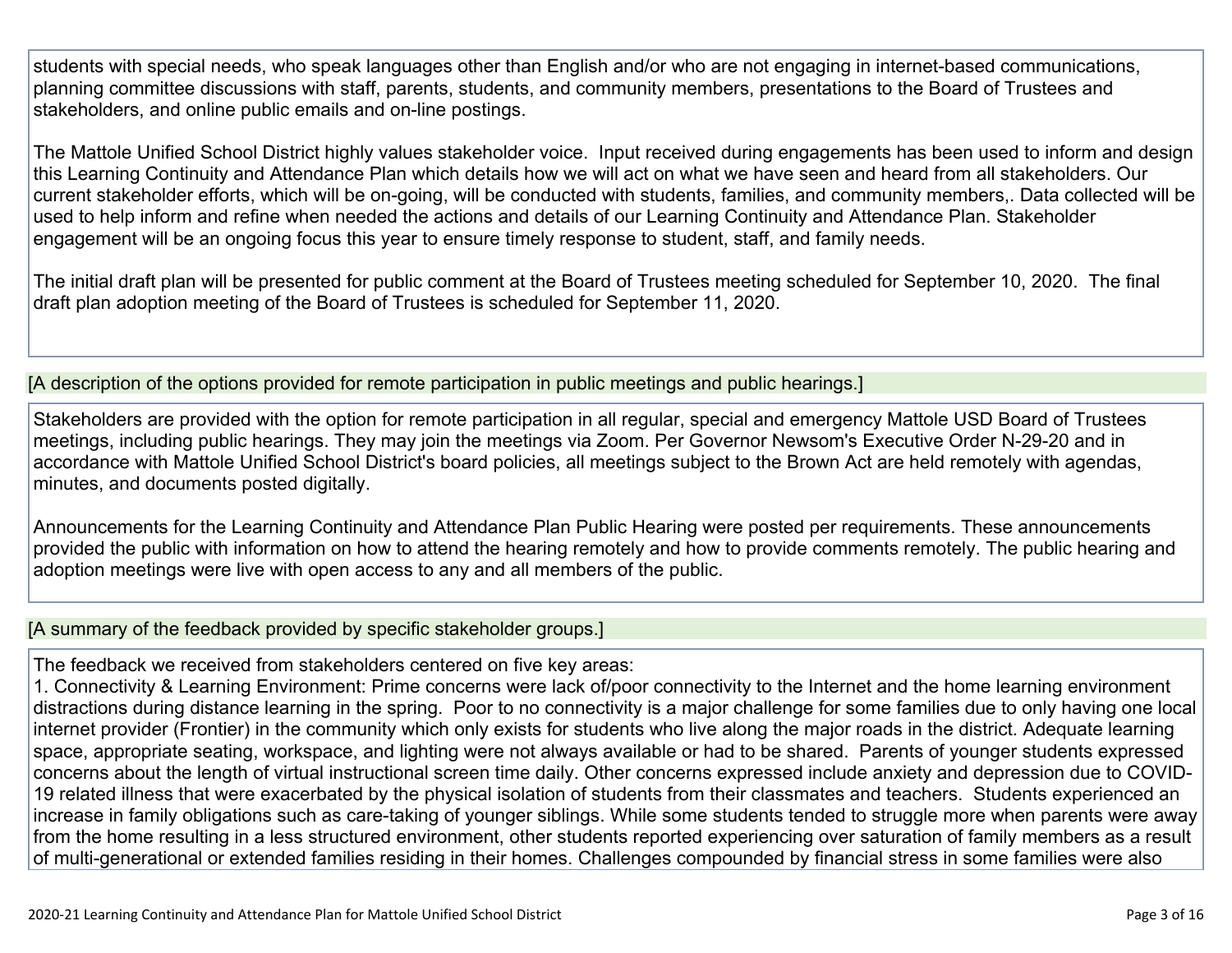noted that had made the home learning environment stressful. All of these challenges resulted in difficulty finding a productive environment in which to engage in distance learning.

2. Learning Loss and Academic Progress: Stakeholders are concerned about the learning loss experienced by students during the three months of emergency distance learning in spring 2020. Parents and students felt that some staff needed to be more consistent in their expectations of students. Some students experienced difficulty accessing the Internet and using online instructional platforms. On the survey given at the end of the school year related to distance learning, parents, students, and some teachers, expressed concerns about the quality of education that students received, due to diminished rigor and lack of differentiation for different student ability levels.

3. Health and Safety: Stakeholders are concerned about each others' health and safety. Stakeholders expressed a desire for the district to acknowledge and address health and safety concerns, to establish clear protocols and communicate them to all stakeholders, and to provide training on safety protocols for students, staff, and parents. Some parents have asked for full time virtual learning option so that their children can stay in distance learning all year. Some parents indicated that they do not want their children to come back on campus until this whole pandemic has ended. Other families who are struggling to meet employment demands want their children come to school in person five days a week for full days as soon as possible.

4. Academic Engagement: Teachers, parents and students want consistent grading to occur. Parents felt that some teachers were inconsistent in their messaging and expectations of students. Teachers felt that some students did not display enough effort. Some students were able to work independently. However, many struggled with motivation, resilience, and other factors that prevented their meaningful engagement unless supervised by a parent/guardian or contacted by a staff member regularly. Students who struggled in an in-person learning environment tended to struggle more in a distance learning environment.

5. Social-emotional Wellbeing: Survey responses complimented the district staff who made efforts to provide frequent, meaningful, and timely connections with students. Many parents responded that their children and family members were experiencing increased anxiety, worry and depression.

### [A description of the aspects of the Learning Continuity and Attendance Plan that were influenced by specific stakeholder input.]

Stakeholder engagement and input strongly influenced the development of the Learning Continuity and Attendance Plan.

The following aspects and actions were specifically influenced by stakeholder input:

1) In-Person Instructional Offerings:

Most families would prefer to have their students enrolled in an in-person or hybrid learning model for the 2020-21 school year.

Actions Related to In-Person or Hybrid Instructional Offerings:

Administrator, teachers, and staff have developed and implemented safe and healthy learning and work environment guidelines and protocols based upon resources and information provided by the California Department of Education, California Department of Public Health, and the Centers for Disease Control and Prevention to address the safety needs of all students and staff members. District leadership has met regularly every Monday throughout the summer via Zoom with staff to discuss these new roles and responsibilities as a result of COVID-19. These weekly meetings will continue throughout the school year. A detailed MOU with the bargaining unit for the 2020-21 school year has been approved by the board of trustees.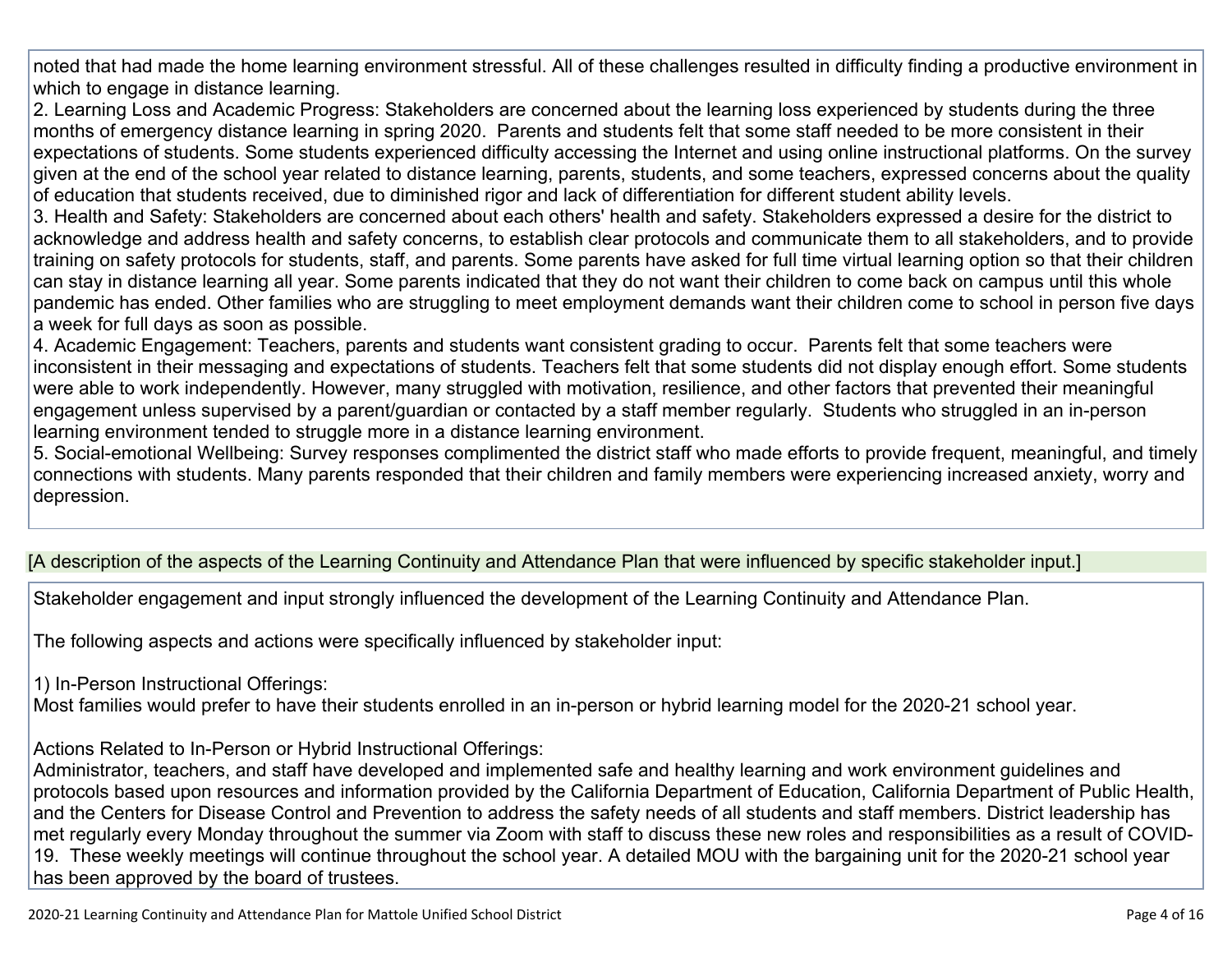2) Distance Learning (DL) Program:

Families will have learning model options including the virtual learning model option for the entire 2020-21 school year if desired. The virtual learning model includes multiple daily virtual classroom sessions in combination with independent work. Student assignments will be graded in the virtual learning model.

3) Distance Learning Program - Access to Devices and Connectivity:

Chromebooks are available to every student in the district. Families who do not have internet access will be provided with an internet hot spot.

4) Distance Learning Program - Pupil Participation and Progress:

Students will engage in multiple synchronous and asynchronous learning sessions each school day.

5) Distance Learning Program - Support for Pupils with Unique Needs:

Students needing additional support are provided with multiple Tier II instructional blocks/small group tutoring opportunities each week.

6 )Distance Learning Program - Action for supplemental online programs:

Teachers and students will be provided with supplemental programs and resources to support virtual classroom instruction.

# **[Continuity](http://www.doc-tracking.com/screenshots/20LCP/Instructions/20LCPInstructions.htm#ContinuityofLearning) of Learnin[g](http://www.doc-tracking.com/screenshots/20LCP/Instructions/20LCPInstructions.htm#ContinuityofLearning)**

## **In-Person [Instructional](http://www.doc-tracking.com/screenshots/20LCP/Instructions/20LCPInstructions.htm#ContinuityofLearning1) Offerings**

[A description of the actions the LEA will take to offer classroom-based instruction whenever possible, particularly for students who have experienced significant learning loss due to school closures in the 2019–2020 school year or are at a greater risk of experiencing learning loss due to future school closures.]

When In-Person Instruction is offered on school sites the following protocols will be in place to ensure the safety of students and staff on school campuses including:

- Daily health screening and temperature checks
- Use of face masks/shields and other personal protective equipment as appropriate
- Physical distancing
- Outdoor instruction as much as possible
- "Grab and Go" packaged meal services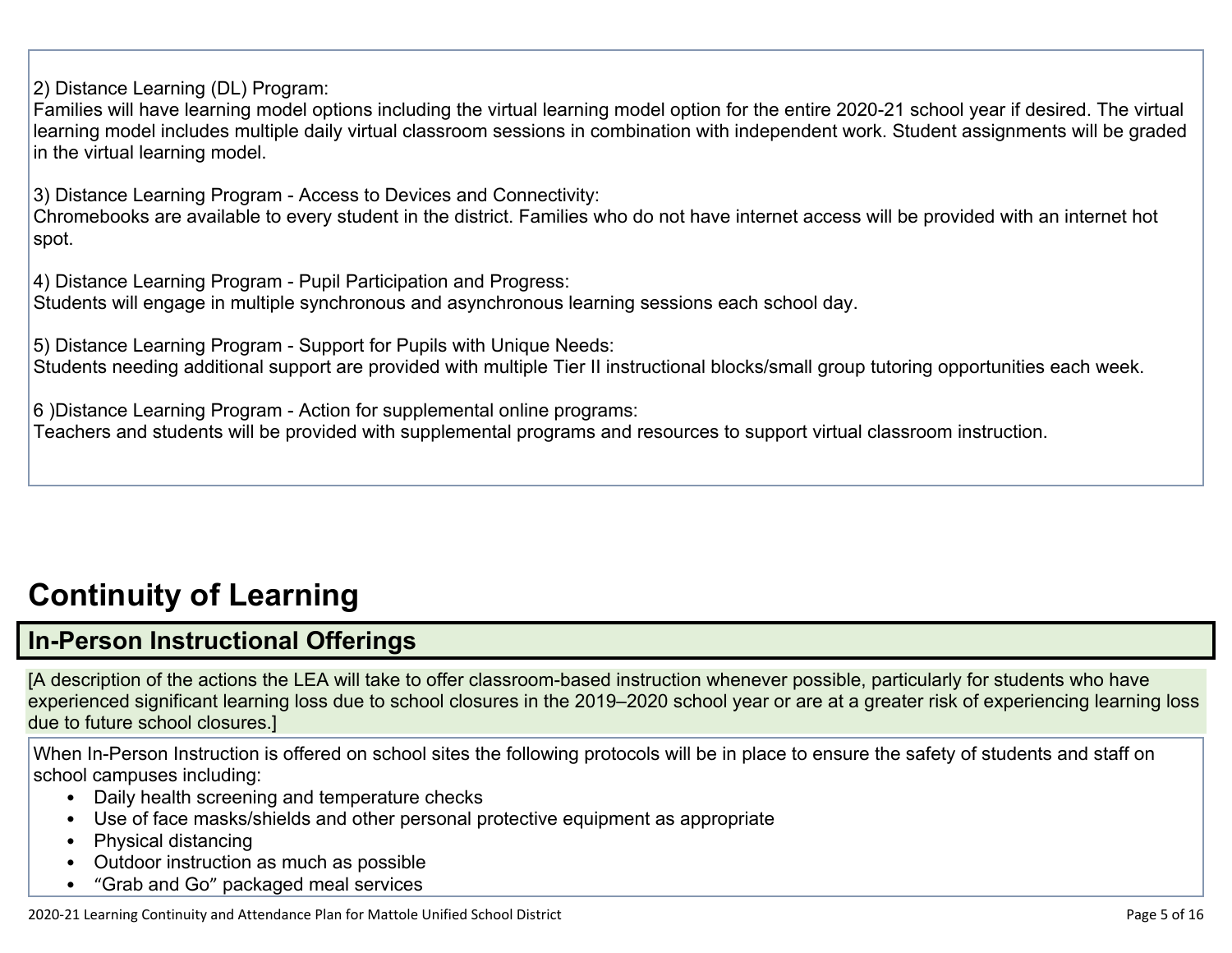- Frequent hand washing
- Hand sanitizer used at every room entrance
- Regular cleaning and sanitizing of all high-touch services and common areas

A Site-Specific School Protection Plan has been developed by the superintendent and approved by the MUSD Board of Trustees at it's August 13th meeting.. The SSSPP has been distributed to all staff, and families of students at Mattole USD

Students will experience a well-rounded curriculum in all core subject areas including English language arts, mathematics, science, history/social studies, physical education, and some elective course. In-person and small group instructional blocks of time will be dedicated to meeting the needs of students who have not yet met academic standards, have experienced learning loss as a result of school closures, or are a designated English learner. During these small group sessions teachers will target specific student needs, use a variety of instructional strategies to accelerate learning for students, and provide designated English language development instruction.

Specific student academic needs will be determined through a systematic cycle of assessments that include diagnostic assessments in both English language arts and mathematics administered at the beginning of the school year and throughout the year to monitor student progress and inform instruction for teachers.

### **Actions Related to In-Person [Instructional](http://www.doc-tracking.com/screenshots/20LCP/Instructions/20LCPInstructions.htm#ContinuityofLearning2) Offerings [additional rows and actions may be added as necessary]**

| <b>Description</b>   | <b>Total Funds</b> | Contributing |
|----------------------|--------------------|--------------|
| <b>COVID Funding</b> | \$48,983           | Yes          |

### **Distance [Learning](http://www.doc-tracking.com/screenshots/20LCP/Instructions/20LCPInstructions.htm#DistanceLearningProgram) Program**

### **Continuity of [Instruction](http://www.doc-tracking.com/screenshots/20LCP/Instructions/20LCPInstructions.htm#DistanceLearningProgram1)**

[A description of how the LEA will provide continuity of instruction during the school year to ensure pupils have access to a full curriculum of substantially similar quality regardless of the method of delivery, including the LEA's plan for curriculum and instructional resources that will ensure instructional continuity for pupils if a transition between in-person instruction and distance learning is necessary.]

In the Virtual Learning Model students learn at home in a structured virtual format. Teachers utilize a variety of instructional strategies including scheduled, interactive, whole-class, and small group instruction in addition to 1:1 tutoring and independent work. Multiple virtual classroom sessions are held throughout each school day. Full access to synchronous and asynchronous curriculum includes lessons that meet California State Standards for each grade level in core English language arts, mathematics, science, history/social studies, physical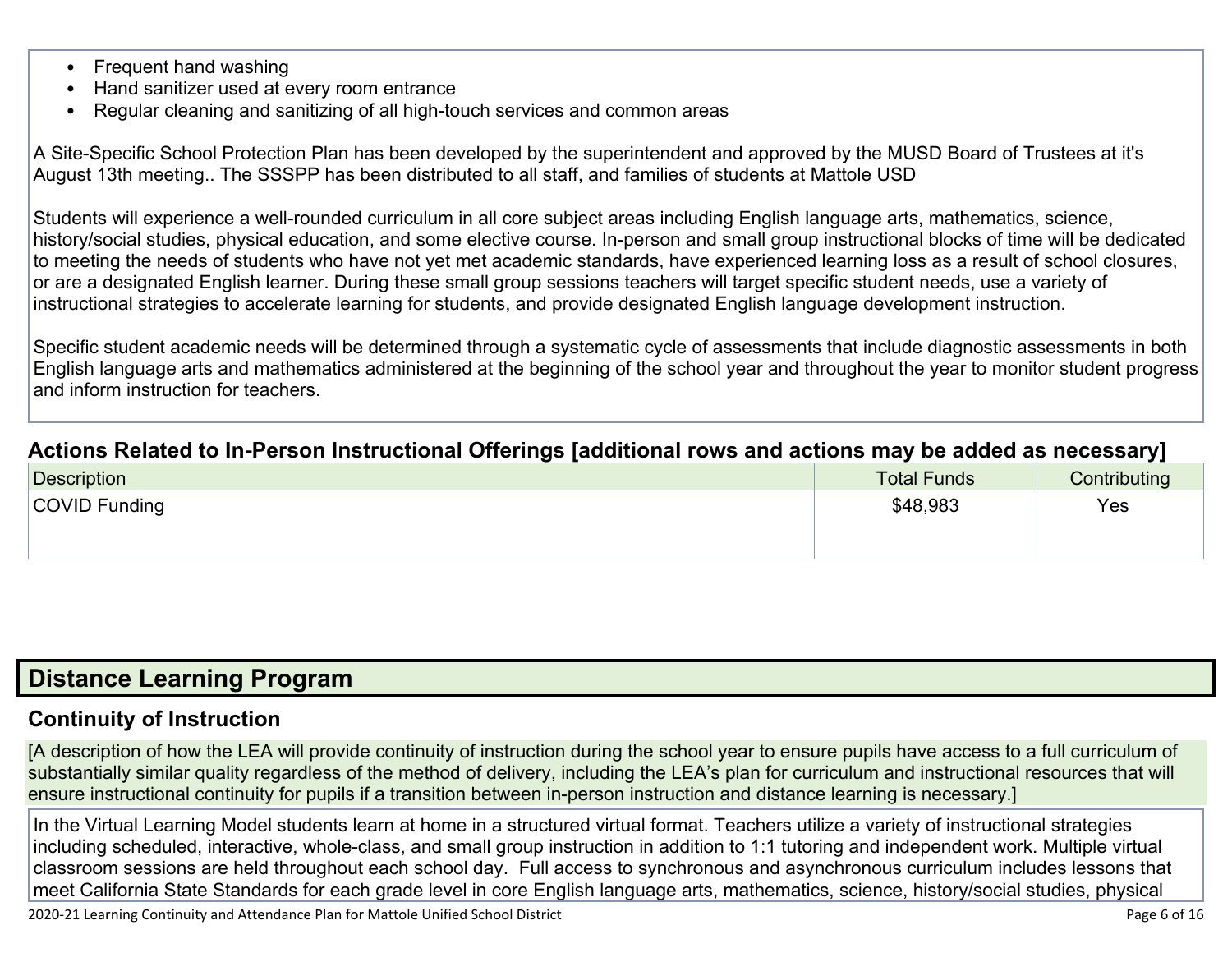education, health, arts and elective courses for all students. Instruction is provided through the use of district adopted curriculum, materials and supplemental programs. Students earn grades on assignments and report cards/transcripts as they would in the traditional in-person school setting.

In the Independent Study option, students complete a minimum of a day's worth of assignments each day as certified by an assigned teacher. Frequent check-ins take place as students and families regularly meet virtually with a teacher to discuss progress, and review submitted assignments and California grade-level standards mastery.

### **Access to Devices and [Connectivity](http://www.doc-tracking.com/screenshots/20LCP/Instructions/20LCPInstructions.htm#DistanceLearningProgram2)**

[A description of how the LEA will ensure access to devices and connectivity for all pupils to support distance learning.]

All district students have access to Chromebooks to use at home during distance learning that are checked-out to students for the school year. Orders have been placed for wireless mouse devices and headphones to use with Chromebooks and laptops. Students have 24 hour access to on-site Wifi available in the school parking areas . Hotspots will be provided to students who do not have Internet access at home but are able to receive Internet service via local cellular carriers.

### **Pupil [Participation](http://www.doc-tracking.com/screenshots/20LCP/Instructions/20LCPInstructions.htm#DistanceLearningProgram3) and Progress**

[A description of how the LEA will assess pupil progress through live contacts and synchronous instructional minutes, and a description of how the LEA will measure participation and time value of pupil work.]

The district will document daily participation for each pupil on each school day, in whole or in part, for which distance learning is provided. Daily participation for attendance purposes may include, but is not limited to, evidence of participation in online activities, completion of regular assignments, completion of assessments, and contacts between employees of the local educational agency and pupils or parents or guardians. Parents will receive regular progress reports for their students along with report cards/transcripts each trimester/semester. Elementary parent conferences will be held at the end of each trimester. The district will ensure that a weekly engagement record Is completed for each pupil documenting synchronous or asynchronous instruction for each whole or partial day of distance learning, verifying daily participation, and tracking assignments. A pupil who does not participate daily shall be deemed absent by the local educational agency. Students who have experienced learning loss will be identified and supported.

Tiered re-engagement strategies for all pupils who are absent from distance learning for more than three schooldays or 60% of the instructional days in a school week will be implemented. Actions in this Learning Continuity and Attendance Plan will consider the academic, cultural, and social-emotional needs of students as support strategies are developed and implemented. These actions will increase or improve services for unduplicated pupils.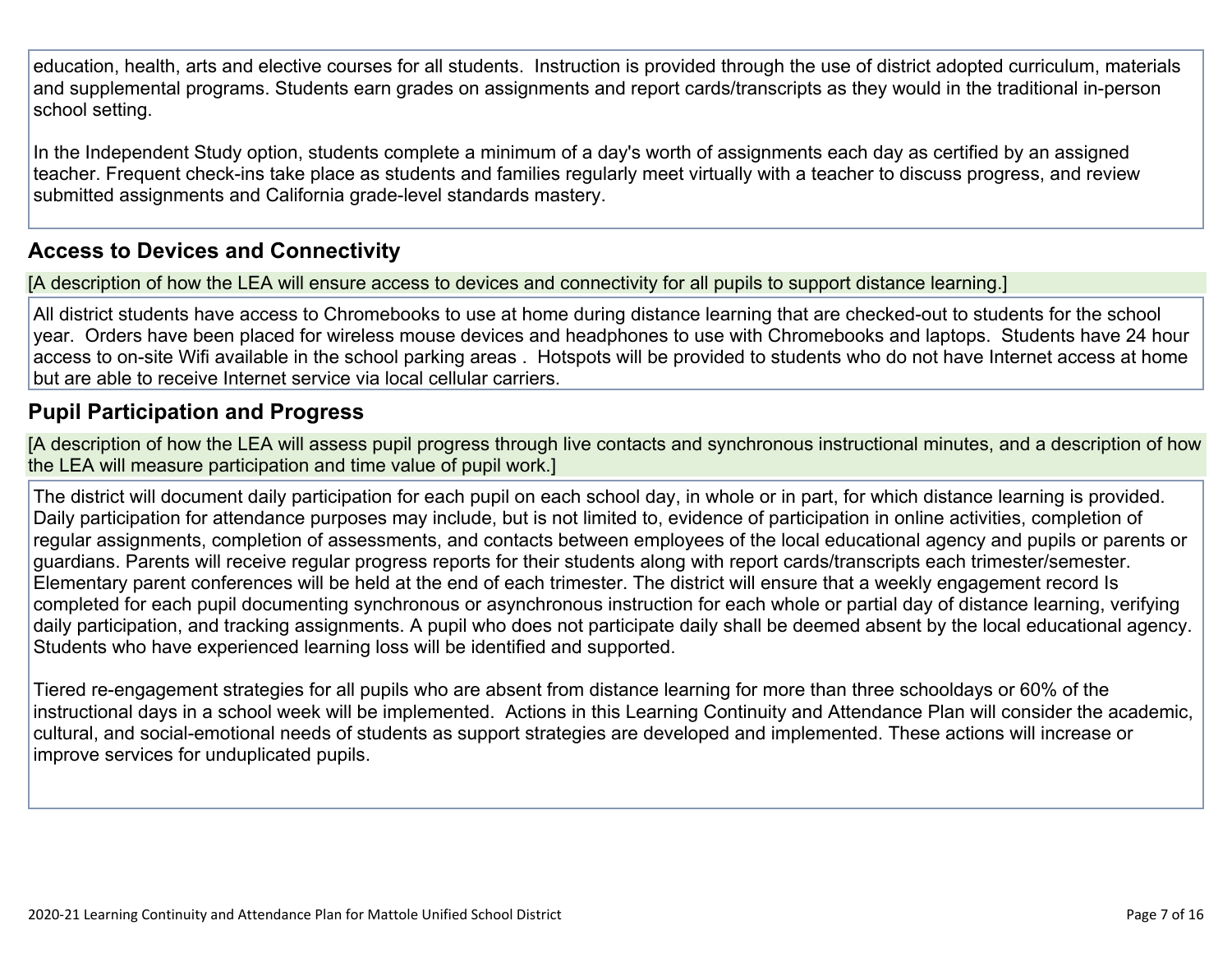### **Distance Learning Professional [Development](http://www.doc-tracking.com/screenshots/20LCP/Instructions/20LCPInstructions.htm#DistanceLearningProgram4)**

[A description of the professional development and resources that will be provided to staff to support the distance learning program, including technological support.]

The Mattole Unified School District has a robust wireless infrastructure at each of its school sites with sufficient wireless access points. The district provides technology devices for all teachers.

Google Apps for Education (GAFE) is the primary suite of tools used by our educators for the virtual classroom. This suite includes:

- Google Drive
- Google Classroom Learning Management System
- Google Meet
- Google Sheets, Docs, and Slides
- Jamboard
- Google Sites

Other resources used to support the virtual learning environment include:

- Zoom video and audio conferencing
- EdPuzzle
- Typing Club
- Membean Vocabulary Development Software
- Renaissance Learning (Accelerated Reader, and STAR Reading and Math Assessments)
- APEX Learning
- Kahn Academy
- Big Ideas Math curriculum (Online)
- Applied Mathematics curriculum (Online)

### **Staff Roles and [Responsibilities](http://www.doc-tracking.com/screenshots/20LCP/Instructions/20LCPInstructions.htm#DistanceLearningProgram5)**

[A description of the new roles and responsibilities of affected staff as a result of COVID-19.]

New responsibilities for the administrator in the distance learning program mode include:

- Preparing school campuses for social distancing and safety procedures.
- Facilitating staff training on social distancing and safety procedures.
- Monitoring personnel to ensure adherence to social distancing and safety procedures.
- Complex classroom assignment procedures factoring in family preference.
- Coordination of remote learning systems.
- Ensuring equitable access to at-home technology.
- Daily family outreach to determine and address barriers to student engagement in the virtual classroom.
- Daily family outreach to determine and address student social and emotional needs.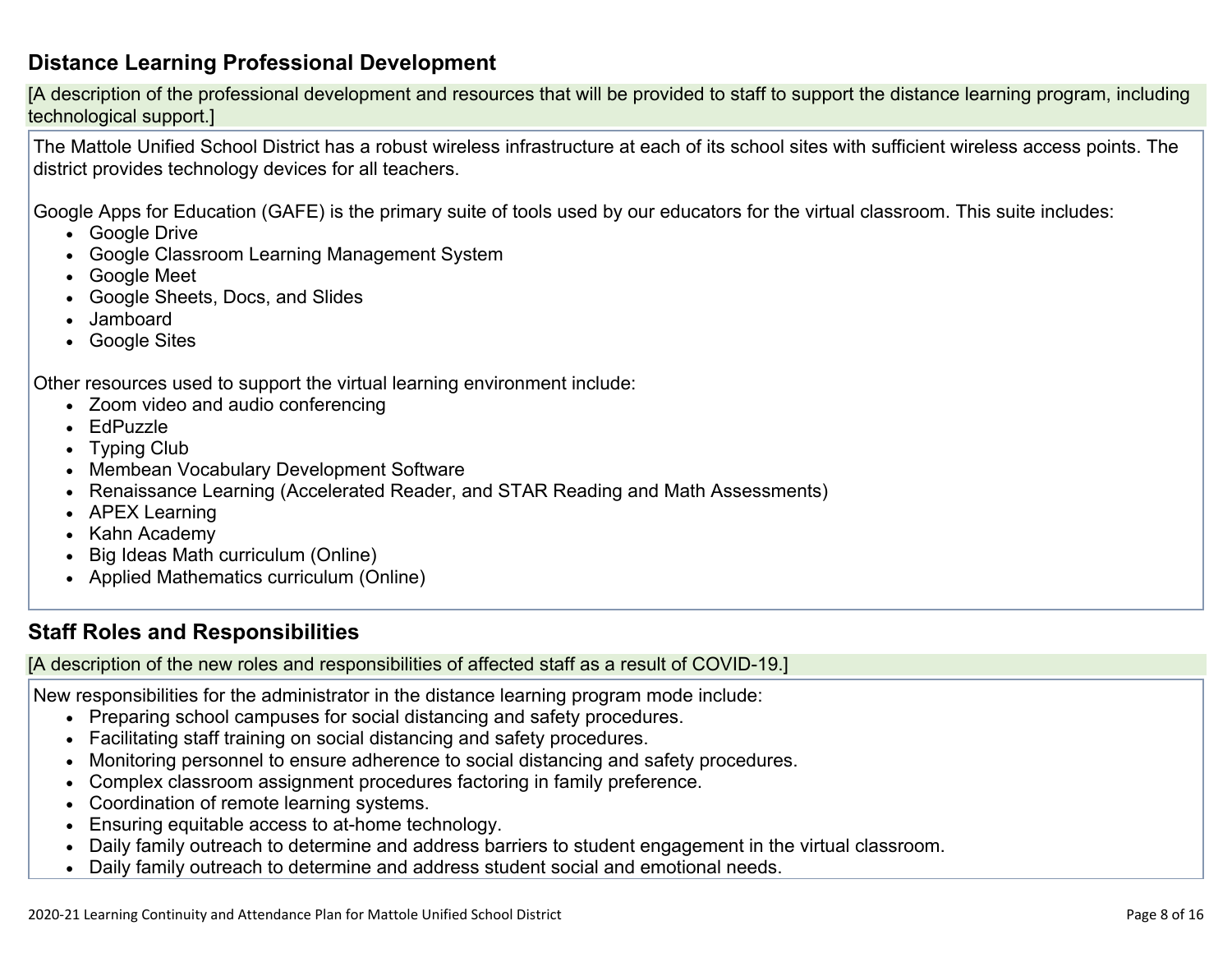Conducting meetings with colleagues, staff, families and community members through video conferencing platforms.

New responsibilities for teachers in the virtual classroom environment include:

- Using online platforms and programs not previously used.
- Ensuring instructional plans are appropriate for a virtual environment.
- Communicating daily schedules to families in specific detail while limiting changes that could cause confusion.
- Communicating access procedures for instruction and resources to parents and students.
- Engaging and motivating students in a virtual environment to determine and address student social and emotional needs.
- Advance planning with support personnel given that synchronous planning and communication is not always possible
- Posting all assignments and providing feedback on progress
- Conducting meetings with colleagues and families through video conferencing platforms

### **[Supports](http://www.doc-tracking.com/screenshots/20LCP/Instructions/20LCPInstructions.htm#DistanceLearningProgram6) for Pupils with Unique Needs**

[A description of the additional supports the LEA will provide during distance learning to assist pupils with unique needs, including English learners, pupils with exceptional needs served across the full continuum of placements, pupils in foster care, and pupils who are experiencing homelessness.]

To meet the needs of pupils with unique needs including English learners, students with exceptional needs served across the full continuum of placements, foster youth, low-income students, and those experiencing homelessness in the Mattole Unified School District the following supports and services are available:

- Family outreach with personalized support
- Virtual tier II small group academic support or tutoring sessions
- Social services assistance
- In-person assessments and learning support, as necessary (following all distancing and PPE use protocols)

Family Outreach:

Protocols to ensure ongoing family outreach with personalized support have been developed. Classroom teachers, special education case carriers, and the district administrator contact families to determine students' needs and ascertain if there are any barriers to student participation in the virtual learning or home school environments. Each week teachers collect data on student participation in distance learning. Teachers note students who do not complete assignments and/or do not attend virtual, interactive lessons. Teachers, case carriers, and the district administrator personally email and call the families of these students to determine barriers to student engagement. Ongoing personalized support is provided to families to reduce or eliminate identified barriers. This includes, but is not limited to, motivational discussions with students, providing any needed supplies including technology equipment, and off-line supplemental curricular materials.

Virtual Tier II individual/small group support and tutoring sessions: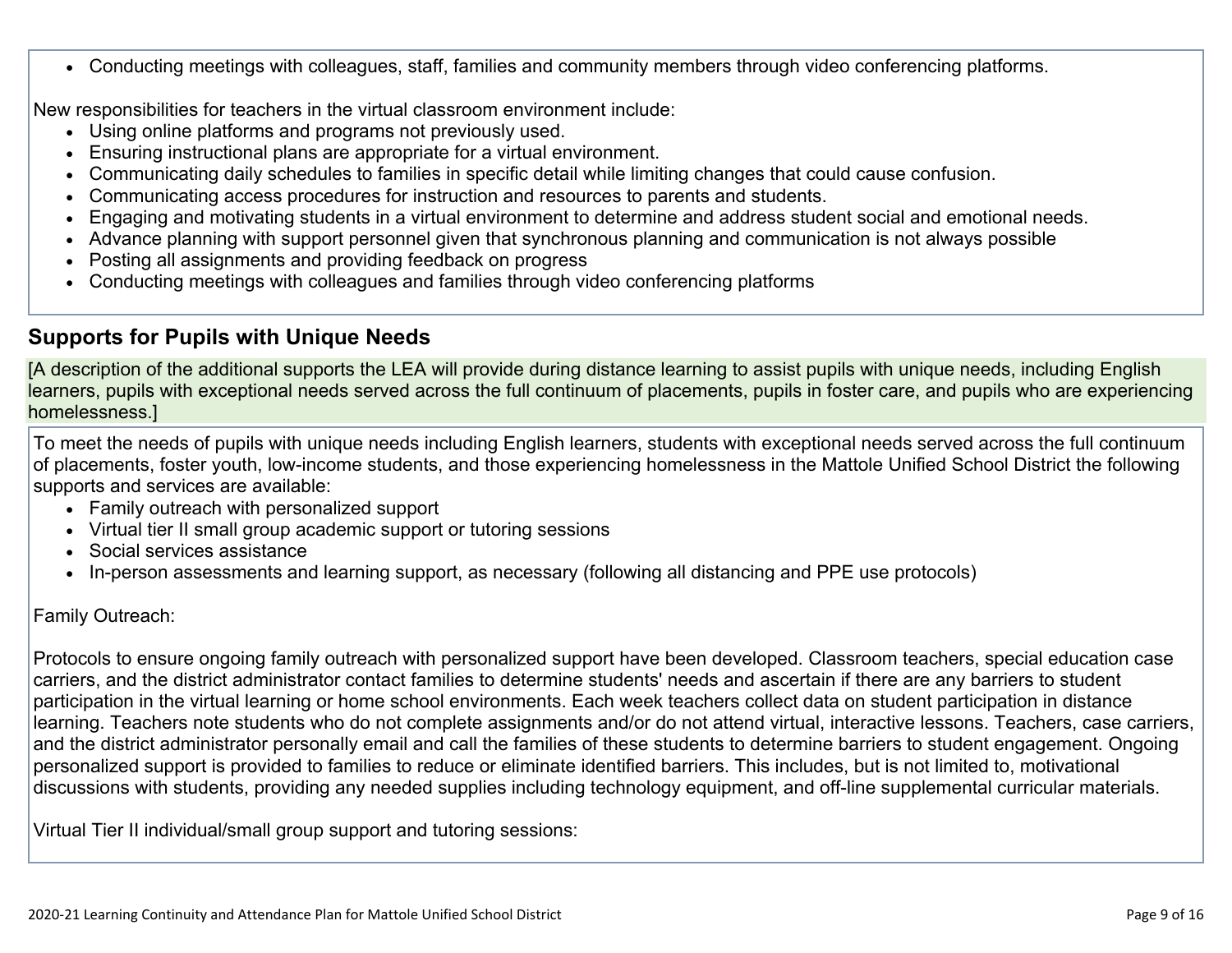To meet the individualized academic needs of students, virtual Tier II small group and/or individual support in the areas of English language arts and math is provided by all classroom teachers with some additional support offered through instructional aides. English learners also receive designated English language development instruction and accommodations facilitated by teachers and instructional aides. Additionally, special education case carriers provide instructional support for students in accordance with their Individualized Education Plan (IEP) or 504 Plans to the extent practicable.

Social Services Assistance:

To address additional needs for foster youth, students experiencing homelessness, and others in need of assistance, support services such as referrals and information about access to shelter; free or reduced-cost health care, vision services, food, clothing, and shoes are provided or referred by our district staff and through our community services liaisons such as the Mattole Valley Resource Center. School supplies and backpacks are also provided to families at no-cost.

### **Actions related to the Distance Learning Program [additional rows and actions may be added as [necessary\]](http://www.doc-tracking.com/screenshots/20LCP/Instructions/20LCPInstructions.htm#DistanceLearningProgram7)**

| Description   | <b>Total Funds</b> | Contributing |
|---------------|--------------------|--------------|
| COVID Funding | \$48,983           | Yes          |
|               |                    |              |

## **Pupil [Learning](http://www.doc-tracking.com/screenshots/20LCP/Instructions/20LCPInstructions.htm#PupilLearningLoss) Loss**

[A description of how the LEA will address pupil learning loss that results from COVID-19 during the 2019–2020 and 2020–21 school years, including how the LEA will assess pupils to measure learning status, particularly in the areas of English language arts, English language development, and mathematics.]

Diagnostic assessments will be administered to all students at the start of the 2020-21 school year to measure learning status and evaluate student academic needs in English language arts, English language development, and mathematics. Assessment measures will include:

- Ongoing formative and interim assessments to measure student progress and identify learning gaps
- Team data analysis meetings to identify necessary interventions for students requiring targeted academic support
- Maintenance and review of Student Attendance and Engagement Logs
- Review and grading of assigned classwork
- Review and grading of paper work packets distributed to students as needed
- Review and grading of teacher-assigned synchronous and asynchronous activities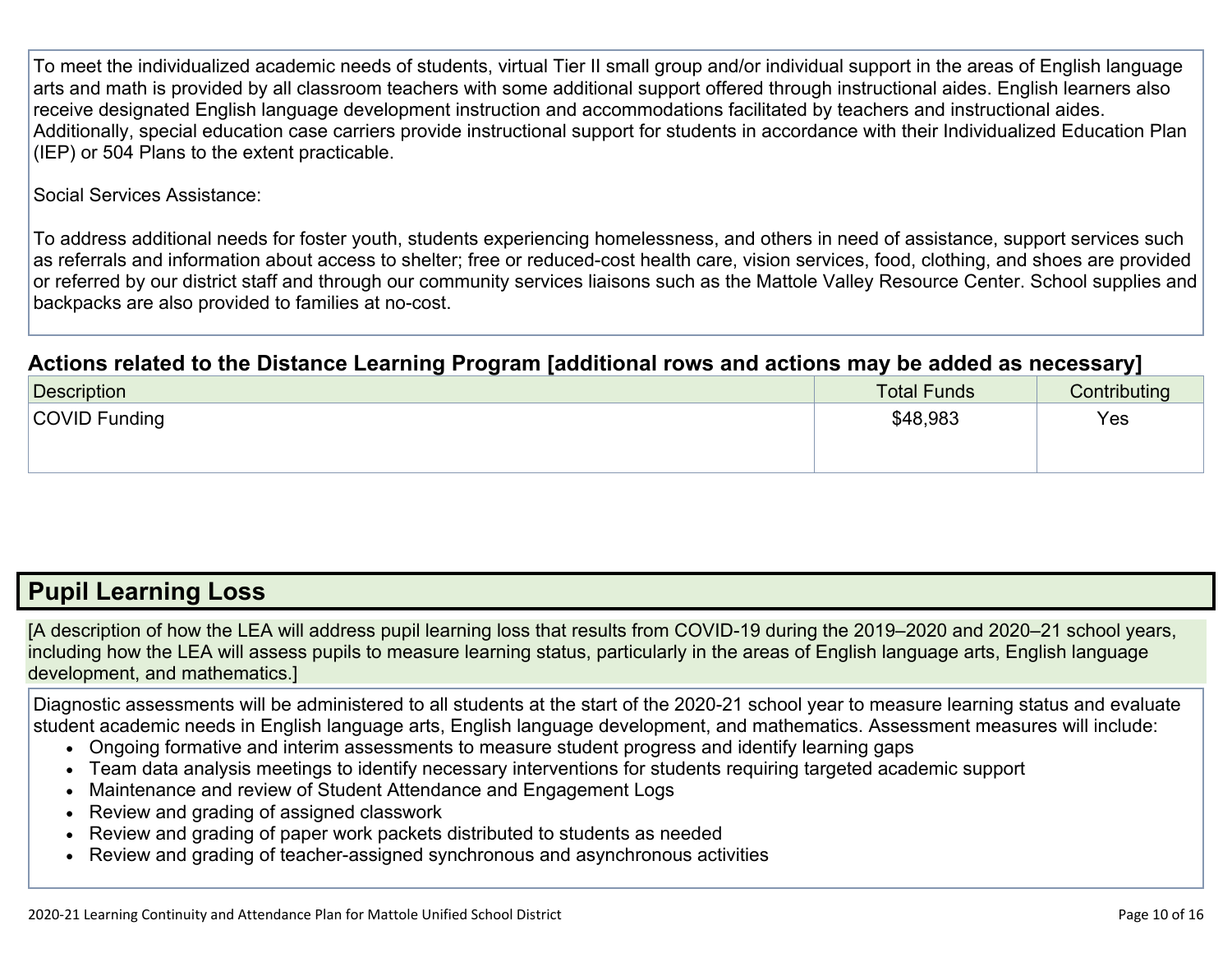### **Pupil Learning Loss [Strategies](http://www.doc-tracking.com/screenshots/20LCP/Instructions/20LCPInstructions.htm#PupilLearningLoss1)**

[A description of the actions and strategies the LEA will use to address learning loss and accelerate learning progress for pupils, as needed, including how these strategies differ for pupils who are English learners; low-income; foster youth; pupils with exceptional needs; and pupils experiencing homelessness.]

A range of actions and strategies are in place to address learning loss and accelerate learning progress of students.

Learning loss mitigation will include:

Individual student and small group instructional support, tutoring and interventions:

Classroom teachers and instructional aides (under the supervision of credentialed teachers) will provide individual and small group instruction. Support will target specific student needs as determined by a systematic cycle of assessments in order to accelerate learning progress and ensure equitable access to grade level standards achievement .

In the Virtual and Hybrid Learning Models tier II individual and small group support in the areas of English language arts and math is provided by all classroom teachers with some additional support offered through instructional aides. In the Hybrid Learning Model some tier II instructional blocks take place in-person and some take place virtually. In the Virtual Learning Model all instruction takes place virtually. Additionally, special education case carriers provide instructional support for students in accordance with their Individualized Education Plan (IEP) to the extent practicable.

Additional strategies used during individual and small group sessions to address learning loss and accelerate learning progress include but are not limited to:

- Early systematic assistance in one or many areas of student learning.
- Increased use of peer discussion.
- Spaced practice over time.
- Directed self-verbalization and self-questioning.
- Increased use of visual input.
- Breaking information down into smaller units.

### **[Effectiveness](http://www.doc-tracking.com/screenshots/20LCP/Instructions/20LCPInstructions.htm#PupilLearningLoss2) of Implemented Pupil Learning Loss Strategies**

[A description of how the effectiveness of the services or supports provided to address learning loss will be measured.]

The effectiveness of the Implemented Pupil Learning Loss Strategies will be measured by:

1) Comparing growth made through the Renaissance STAR Reading, STAR Math and STAR Early Literacy assessments at the following time periods: End of 1st Trimester 19/20 School Year, End of 2nd Trimester 19/20 School Year; Benchmark Beginning of 1st Trimester 20/21 School Year, End of 1st Trimester 20/21 School Year, End of 2nd Trimester 20/21 School Year and End of 3rd Trimester 20/21 School Year (Other supplemental assessment measures may be used to compare and validate student learning loss and progress embedded in our supplemental software for Reading & Math)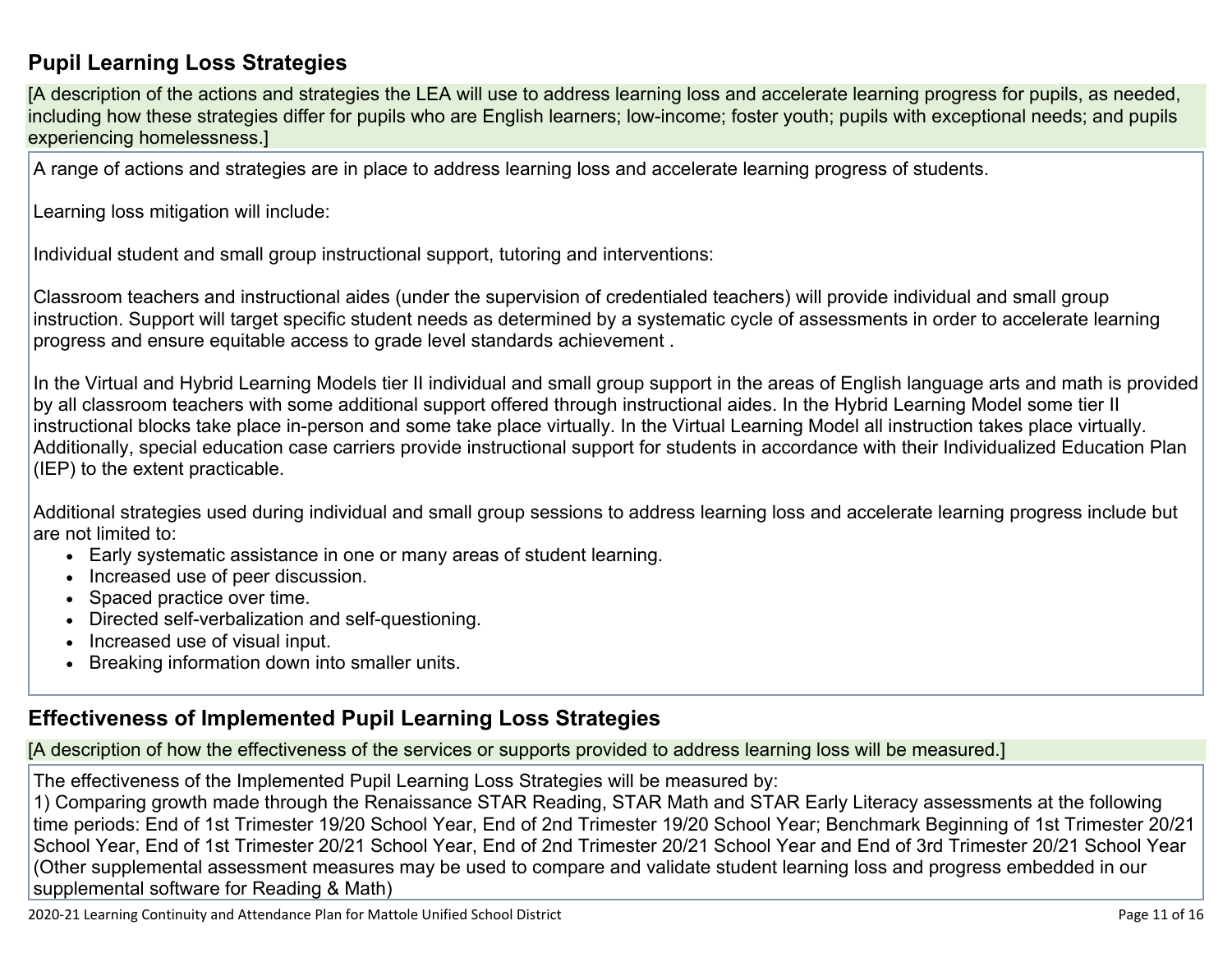2) Monitoring of daily attendance and engagement through School Pathways; tracked by attendance support staff

### **Actions to Address Pupil Learning Loss [additional rows and actions may be added as [necessary\]](http://www.doc-tracking.com/screenshots/20LCP/Instructions/20LCPInstructions.htm#PupilLearningLoss4)**

| Description   | <b>Total Funds</b> | Contributing |
|---------------|--------------------|--------------|
| COVID Funding | \$48,983           | Yes          |
|               |                    |              |

## **Mental Health and Social and Emotional [Well-Being](http://www.doc-tracking.com/screenshots/20LCP/Instructions/20LCPInstructions.htm#MentalHealthandSocialandEmotional)**

[A description of how the LEA will monitor and support mental health and social and emotional well-being of pupils and staff during the school year, including the professional development and resources that will be provided to pupils and staff to address trauma and other impacts of COVID-19 on the school community.]

The district will monitor and support the mental health and social and emotional wellbeing of students and staff. We will develop a counseling referral process through an aligned system of counseling supports. The mental health and social and emotional wellbeing of the student population will be monitored continuously, utilizing teacher to student check-in questions. The Eel River Valley 'Humboldt Bridges' Mental Health support team will be available for students referred to them for counseling by district staff. In addition, a local MFT is available for counseling of any students with Covered California. A district part-time SEL/MH coordinator will be employed and available for personalized well-being check-ins with our students.

General and COVID-19 related Mental Health and SEL topics such as: pupil anxiety, personal depression, fatigue, and effects of trauma on individuals and families will be topics of discussion during weekly staff meetings throughout the year.

We recognize that staff will be in need of additional care, not only for the change in the work environment but also because we understand the impact of secondary trauma. The administration will be checking in regularly with staff members, in group settings and individually. These check-ins will provide opportunities for staff to discuss their experiences. Based on these check-ins, the administration will share mental health resources and supports accessible through our community partners.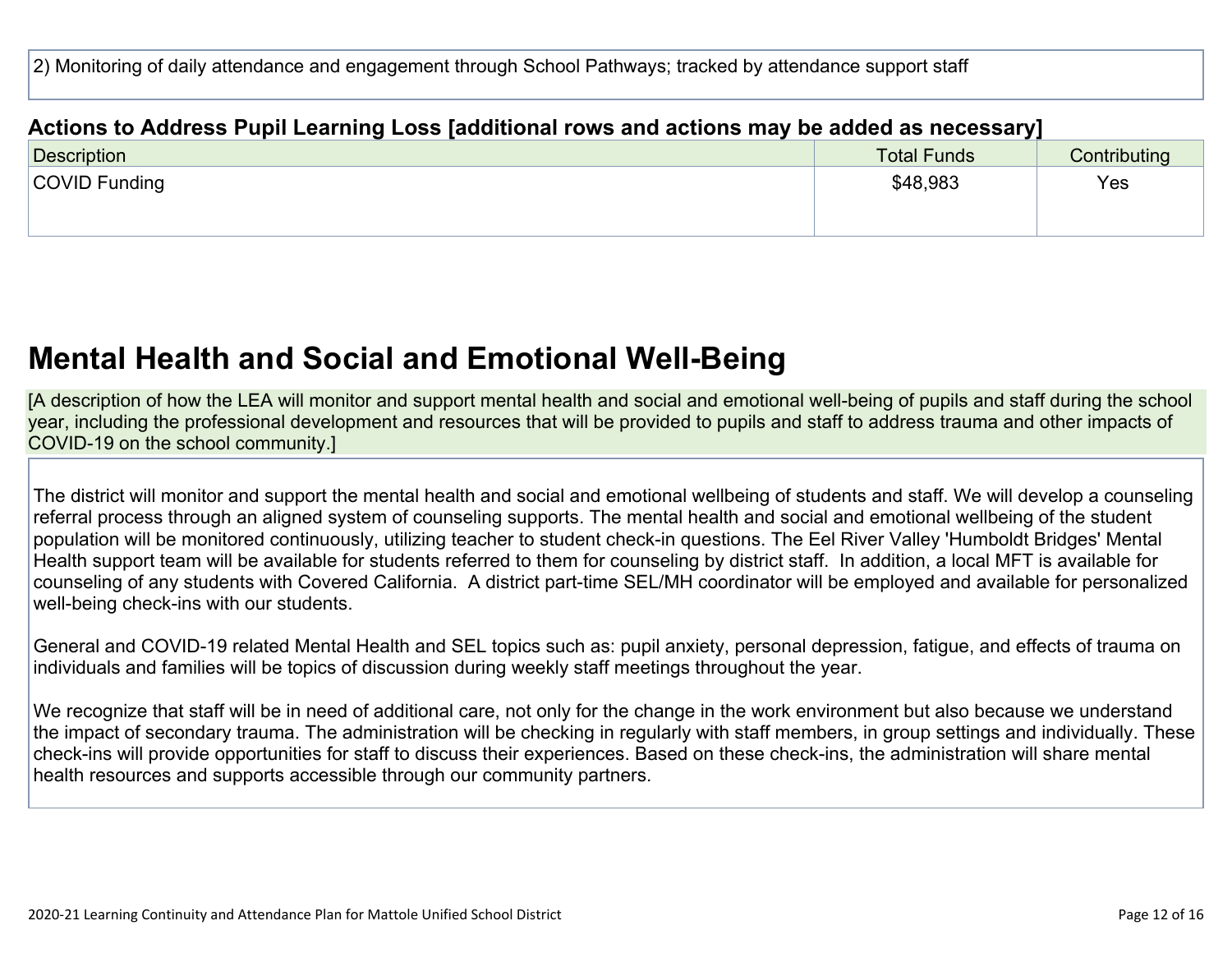# **Pupil and Family [Engagement](http://www.doc-tracking.com/screenshots/20LCP/Instructions/20LCPInstructions.htm#PupilEngagementandOutreach) and Outreach**

[A description of pupil engagement and outreach, including the procedures for tiered reengagement strategies for pupils who are absent from distance learning and how the LEA will provide outreach to pupils and their parents or guardians, including in languages other than English, when pupils are not meeting compulsory education requirements, or if the LEA determines the pupil is not engaging in instruction and is at risk of learning loss.]

Student attendance and participation in distance learning activities will be monitored daily. This includes:

- Participation in online activities and lessons
- Completion/engagement with activities and assignments
- Completion/engagement with assessments (tests, quizzes etc.)
- Student and/or parent contact with the teacher and administrator

Teachers will make contact with students and parents of students who are not participating/engaging in distance learning activities. The teacher will provide the family with encouragement and assistance to help them engage with the distance learning program. This includes:

- Providing encouragement for the parent and/or student
- Identifying barriers that may be preventing the student from attending/participating
- Reviewing/explaining assignments and lessons to be completed to receive credit for attendance
- Providing assistance to the student/parent as to how/where assignments will be posted and how students can submitted
- Establishing a system of communication with the parent/student to keep the student engaged
- Troubleshooting minor hardware/software issues
- Submitting help requests to the administrator on behalf of the student for issues that cannot be readily resolved by the teacher

For students who continue to have challenges with attendance, engagement, and/or participation, the administrator will coordinate services for students/families that are designed to identify and reduce or eliminate barriers to attendance, engagement, and/or participation.

The district will continue to regularly use the Mattole Unified School District web-site, weekly newsletters and mass emails to keep families up-to-date on developments related to COVID-19, school opening, distance learning, and other school information throughout the 2020-2021 school year.

# **School [Nutrition](http://www.doc-tracking.com/screenshots/20LCP/Instructions/20LCPInstructions.htm#SchoolNutrition)**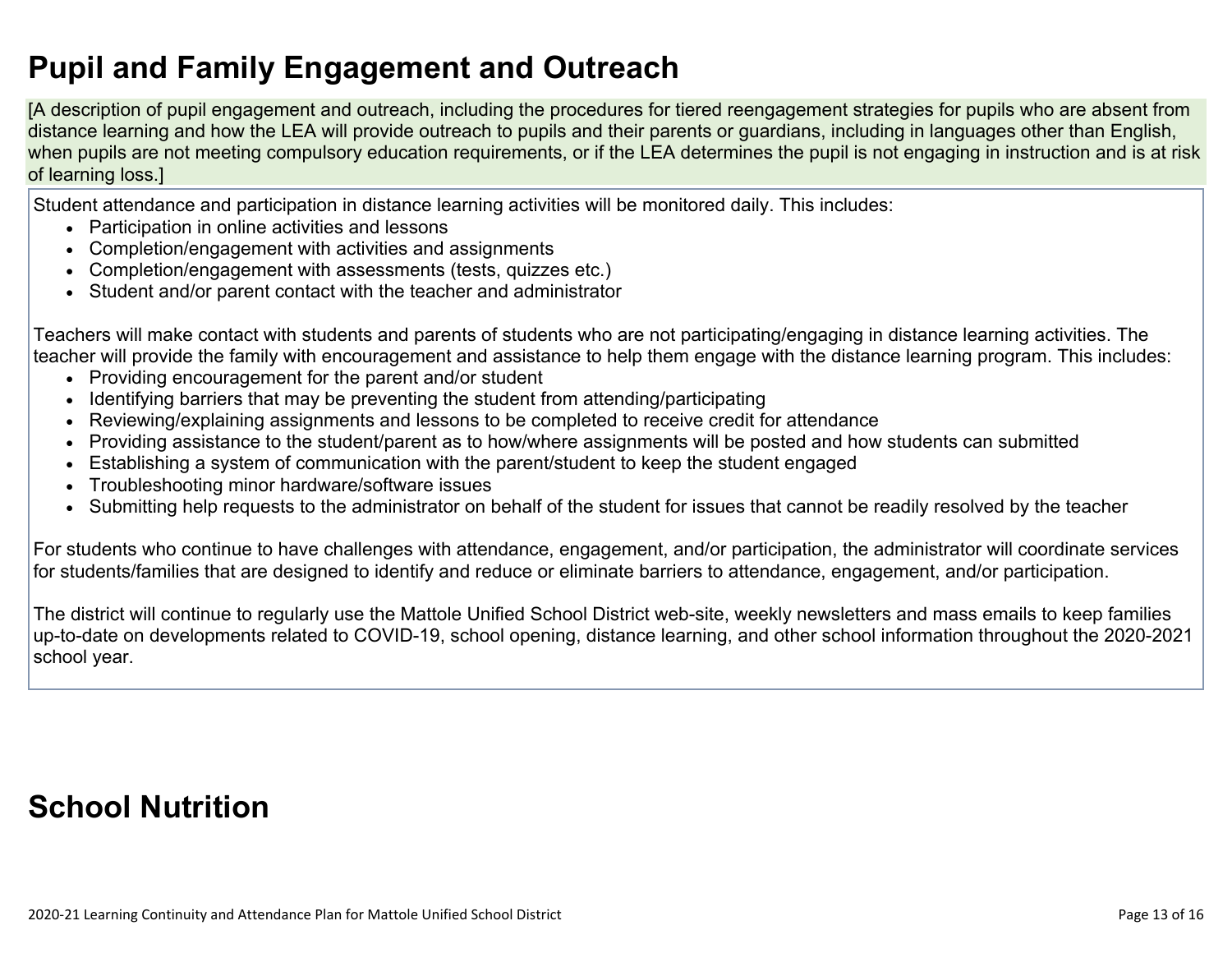[A description of how the LEA will provide nutritionally adequate meals for all pupils, including those students who are eligible for free or reduced-price meals, when pupils are participating in both in-person instruction and distance learning, as applicable.]

Child nutrition personnel involved in nutritious meal preparation and distribution will follow strict safety protocols and will wear required PPE at all times such as facial coverings and sterile gloves. Social distance will be maintained during distribution of meals in order to access them in a contact-free manner. Families will be appropriately charged for each meal received either at the free, reduced, or full-priced rate.

If the district schools reopen to in-person, on-site instruction the system above will remain in place for students who have opted to continue distance learning. For students attending school in-person, grab-and-go meals will be prepared and available daily for students.

# **Additional Actions to Implement the Learning Continuity Plan [\[additional](http://www.doc-tracking.com/screenshots/20LCP/Instructions/20LCPInstructions.htm#AdditionalActions) rows and actions may be added as [necessary\]](http://www.doc-tracking.com/screenshots/20LCP/Instructions/20LCPInstructions.htm#AdditionalActions)**

| Section | <b>Description</b> | <b>Total Funds</b> | Contributing |
|---------|--------------------|--------------------|--------------|
|         | COVID Funding      | \$48,983           | Yes          |
|         |                    |                    |              |

# **[Increased](http://www.doc-tracking.com/screenshots/20LCP/Instructions/20LCPInstructions.htm#IncreasedorImprovedServices) or Improved Services for Foster Youth, English Learners, and Low-Income [Students](http://www.doc-tracking.com/screenshots/20LCP/Instructions/20LCPInstructions.htm#IncreasedorImprovedServices)**

|       | Tercentage to Increase or Improve Services Increased Apportionment based on the Enrollment of Foster Youth, English Learners, and Loter Youth, English Learners, and Loter |
|-------|----------------------------------------------------------------------------------------------------------------------------------------------------------------------------|
| 2.32% | \$25,456                                                                                                                                                                   |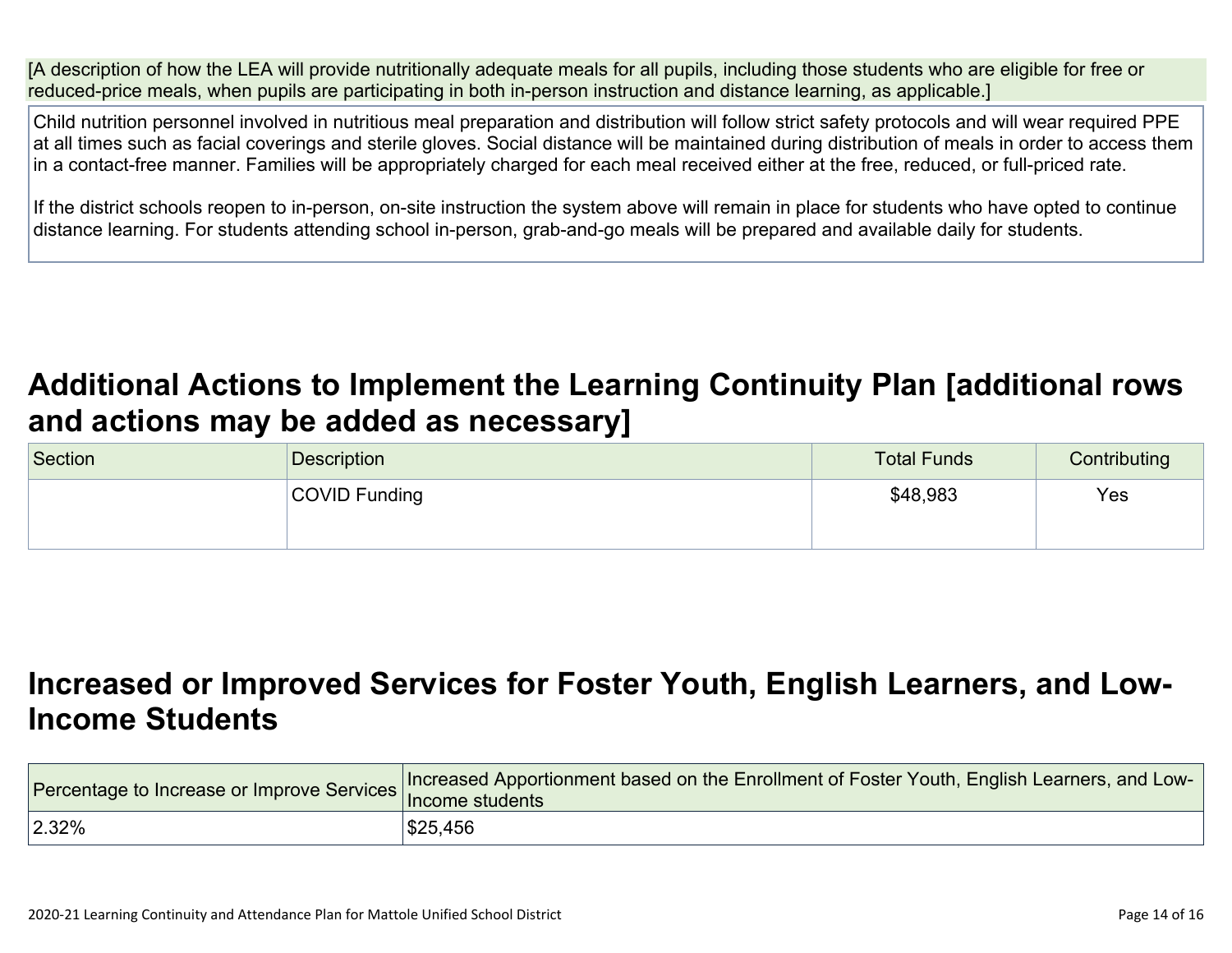### **Required [Descriptions](http://www.doc-tracking.com/screenshots/20LCP/Instructions/20LCPInstructions.htm#RequiredDescriptions)**

[For the actions being provided to an entire school, or across the entire school district or county office of education (COE), an explanation of (1) how the needs of foster youth, English learners, and low-income students were considered first, and (2) how these actions are effective in meeting the needs of these students.]

Mattole Unified School District's unduplicated count is 30.07%%. The following key actions are principally directed and specifically designed to increase and improve services to English learners, Low-Income, Foster Youth by supporting access to high quality core instruction and specialized support services.

### Communication:

The need for frequent, meaningful, reliable, and supportive communication with families is more important than ever during the COVID-19 pandemic and related school closures. Families of unduplicated pupils may experience greater communication obstacles such as lack of or poor cell phone and internet connectivity/reception and language barriers. The district will maintain all available technology and in-person systems for parent communication, especially with unduplicated families to the highest degree possible. Parents, students, and community members will have communication resources that provide access to information, promote safety, and facilitate communication with schools and the district. Providing the families of unduplicated pupils with frequent personal outreach by staff liaisons will help to bridge communication so that these students can and will remain engaged and productive throughout the school year. Transportation:

Students who live 1 mile or more from school will be provided with transportation to and from school. To meet social distancing needs, the numbers of students riding the bus may need to be reduced. The needs of unduplicated pupils are considered first, and these students will receive priority for transportation.The COVID-19 pandemic has caused hardship for the families of unduplicated pupils that create barriers to school attendance. Lack of transportation is one of these barriers. Providing these students with transportation to/from school ameliorates this barrier.

### Health and Wellness:

Unduplicated pupils COVID-19 related needs for health and wellness as well as social and emotional supports go well beyond what all students need. Unduplicated pupils may lack the resources to access the types of health and wellness as well as social supports that reduce barriers to learning including distance learning. These barriers may include inconsistent school attendance and inconsistent participation in distance learning activities. Direct supports for students, from professionals within and outside of the district, will be coordinated so that students in need receive timely and effective programs and support that is principally directed toward unduplicated pupils. This will ensure that lack of resources and language barriers do not impeded learning, attendance, engagement and participation for these students.

### Additional Instructional Support:

In response to the COVID-19 pandemic, unduplicated students experiencing learning loss will be provided with additional instructional support including instruction that may occur after school hours. This additional support may be provided to unduplicated students one-onone or in small group settings. This instruction may be provided via distance learning methods or through in-person meetings when the district is able to be in a hybrid or full in-person, on site mode. Small group and individual face-to-face instruction may also be provided for unduplicated students while the district is in full distance learning mode, if necessary. Providing students experiencing learning loss with additional instructional time ameliorates some of the effects of the lost instructional time these students have experienced.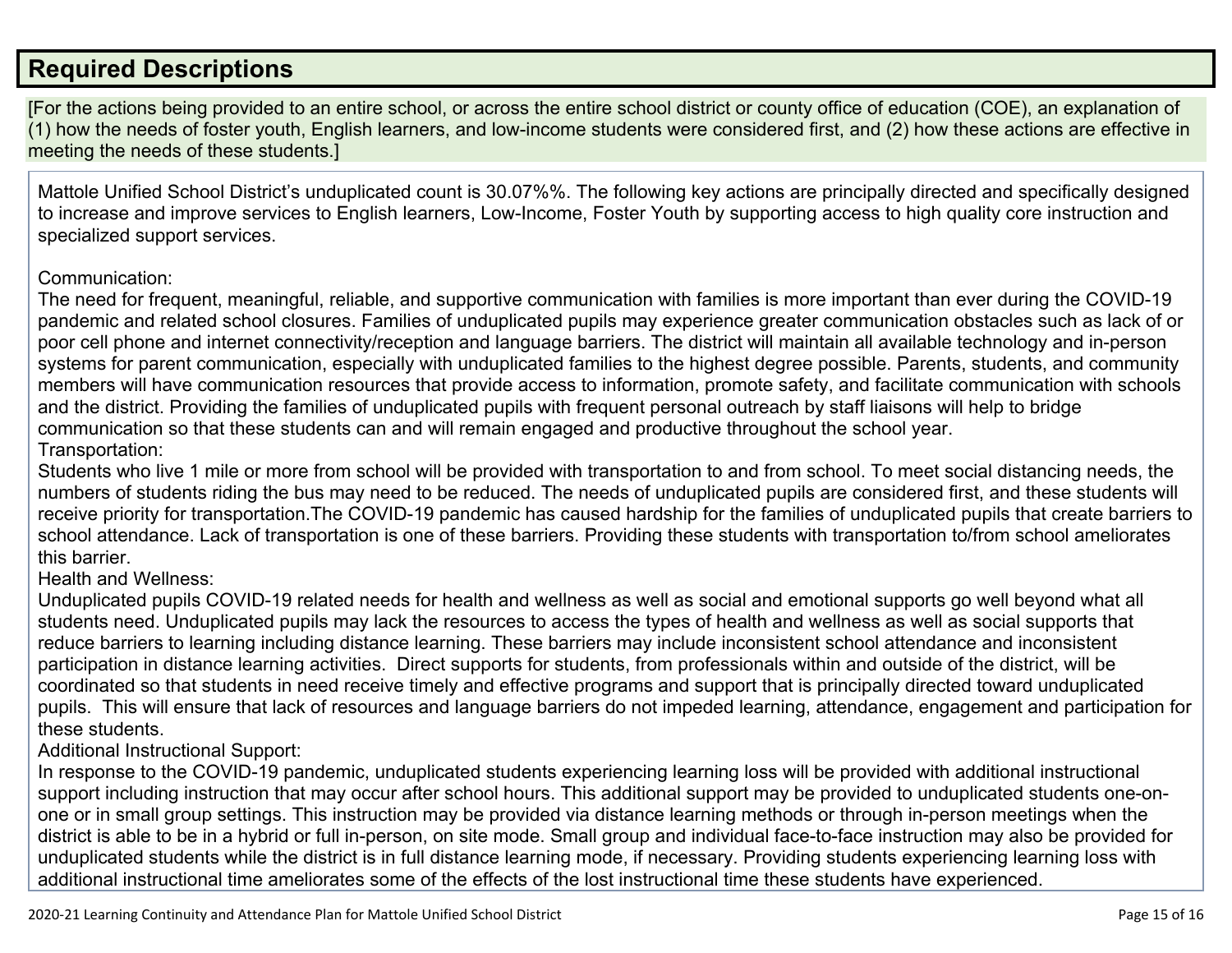### Materials Supports:

In order to access a standards aligned instructional program in a way that is equitable, unduplicated pupils have needs for instructional materials supports that go well beyond what all students need. These students may not have access to books, periodicals, or standards aligned digital content/media at the same levels as more affluent students. The district library can provide unduplicated pupils with increased access to books, periodicals, and electronic educational media. By providing increased library services to unduplicated pupils, they have increased access to reading when schools and public libraries may be closed. School libraries will be open during specified hours and by appointment and will be supported with staff, books, periodicals, and technology. Library materials will be available for checkout to students in distance and in-person learning.

Unduplicated pupils, may not have access to school supplies such as paper, pencils, notebooks, graph paper, supplies for science experiments and art projects, desks, chairs and other materials necessary to fully participate in a broad educational program. Increasing the amount (quantity) of these types of supplies and materials available at school sites ameliorates a barrier to a broad educational program that exists for unduplicated pupils. Outreach to families of unduplicated students will be ongoing to determine the need for such supplies and materials. Arrangements will be made for pickup at school sites and/or delivery to student homes as needed.

[A description of how services for foster youth, English learners, and low-income students are being increased or improved by the percentage required.]

The district wide and school wide services provided in the Learning Continuity and Attendance Plan are principally directed toward unduplicated pupils.. Mattole USD has considered the needs, conditions, and circumstances of its unduplicated pupils as a result of COVID-19 in developing and funding these actions. These students, who are English learners, students from low-income families, foster and/or homeless youth, face barriers to learning bought on by the COVID- 19 pandemic that more affluent, English only students, who live with their families do not. Although no students are excluded from receiving services provided in the Learning Continuity and Attendance Plan, unduplicated pupils have greater needs for these services, and therefore, will receive them at a proportion that is greater than what all students receive.

The district wide and school wide services discussed above, along with the actions and services that are limited to Unduplicated student groups provide a proportional increase or improvement in services for Unduplicated pupils that is equal to or greater than the "Percentage to Increase or Improve Services" shown above. Taken together, the actions and services detailed above meet the district's minimum Percentage to Increase or Improve Services for unduplicated pupils.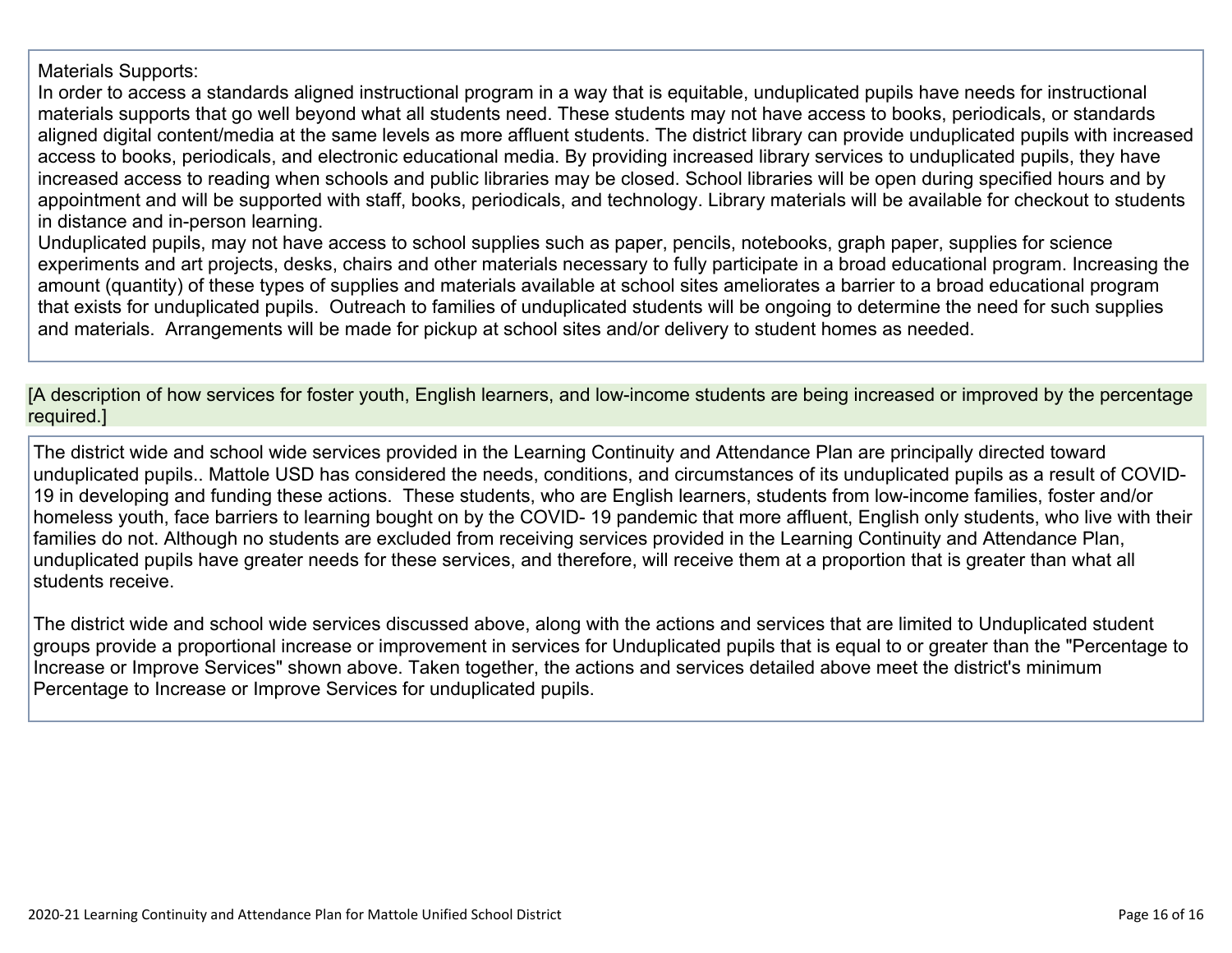### **Purpose of this Document**

The purpose of this document is to provide each school site and/or district office with clear guidance for reopening in a manner that provides a safer and cleaner environment for students, school staff and any essential visitors. This COVID-19 School Site-Specific Protection Plan (SSPP) is based on the template Site-Specific Protection Plan provided by Humboldt County Office of Education and Humboldt County Public Health. They are also informed by the American Academy of Pediatrics "COVID-19 Planning Considerations: Guidance for School Re-entry." It incorporates past and current Humboldt County Public Health Orders and requirements, in addition to updated guidance from the Centers for Disease Control & Prevention, the California Department of Public Health and the California Department of Education. It has been modified to meet specific guidance and requirements for schools and school offices and is intended to ensure schools and school/district offices have well developed and thorough plans in place and remain in compliance.

#### **Description of a COVID-19 School Site-Specific Protection Plan (SSPP)**

The (SSPP) template below combines state-level guidance published in the California State Resilience Road map and local Humboldt County public health policies. The State of California requires all schools to:

- 1. Perform a detailed risk assessment (school site walkthrough) and implement a school site-specific protection plan (SSPP)
- 2. Train employees on how to limit the spread of COVID-19, including how to screen themselves for symptoms and stay home if they have them
- 3. Implement individual control measures and screenings
- 4. Implement disinfecting protocols
- 5. Implement physical distancing guidelines

Additionally, this SSPP should be incorporated into the Comprehensive School Safety Plan.

As the COVID-19 public health crisis continues to evolve and new Public Health Orders are issued both at the State and local levels, amendments to individual schools' SSPPs may be needed in [order to incorporate new requirements. The HCOE website will post and disseminate](https://hcoe.org/covid-19/) updated information and tools for you to use in developing any needed amendments.

#### **Guidance for Developing Your School's COVID-19 School Site-Specific Protection Plan (SSPP)**

**1.** Perform a risk assessment and school site walkthrough of your campus and office spaces and [use the protocols, guidance and best practices detailed in the Public Health Guided Return to](https://humboldtcoe-my.sharepoint.com/:w:/g/personal/csmart_hcoe_org1/EV3eL78OA5JEvE85uhM8wE0BUGpEB0X5HirvUdVG5MEavw?e=r8bu2e) Site-Based Classroom Instruction as a guide for conducting your assessment.

**2.** Use the template below to create your own SSPP by filling in the required details, based on your individual school site/school or district office, to mitigate the transmission of COVID-19, along with the accompanying guidance from Humboldt County Public Health.

**3.** To assist you in your process, Humboldt County Public Health will provide a nurse liaison to area schools for technical assistance should questions emerge as school plans are developed. You should post the plan on your web site and/or at your school or office at a visible location, near the entrance where students, staff and visitors can easily review it without touching the document.

**4.** Signage also needs to be posted at each public entrance of each site to inform all students, staff and visitors that they should:

- Avoid entering or using the facility if you have COVID-19 symptoms;
- Maintain a minimum six-foot distance from one another;
- Sneeze and cough into a cloth or tissue or, if not available, into one's elbow;
- Wear face coverings, as appropriate; and
- Do not shake hands or engage in any unnecessary physical contact.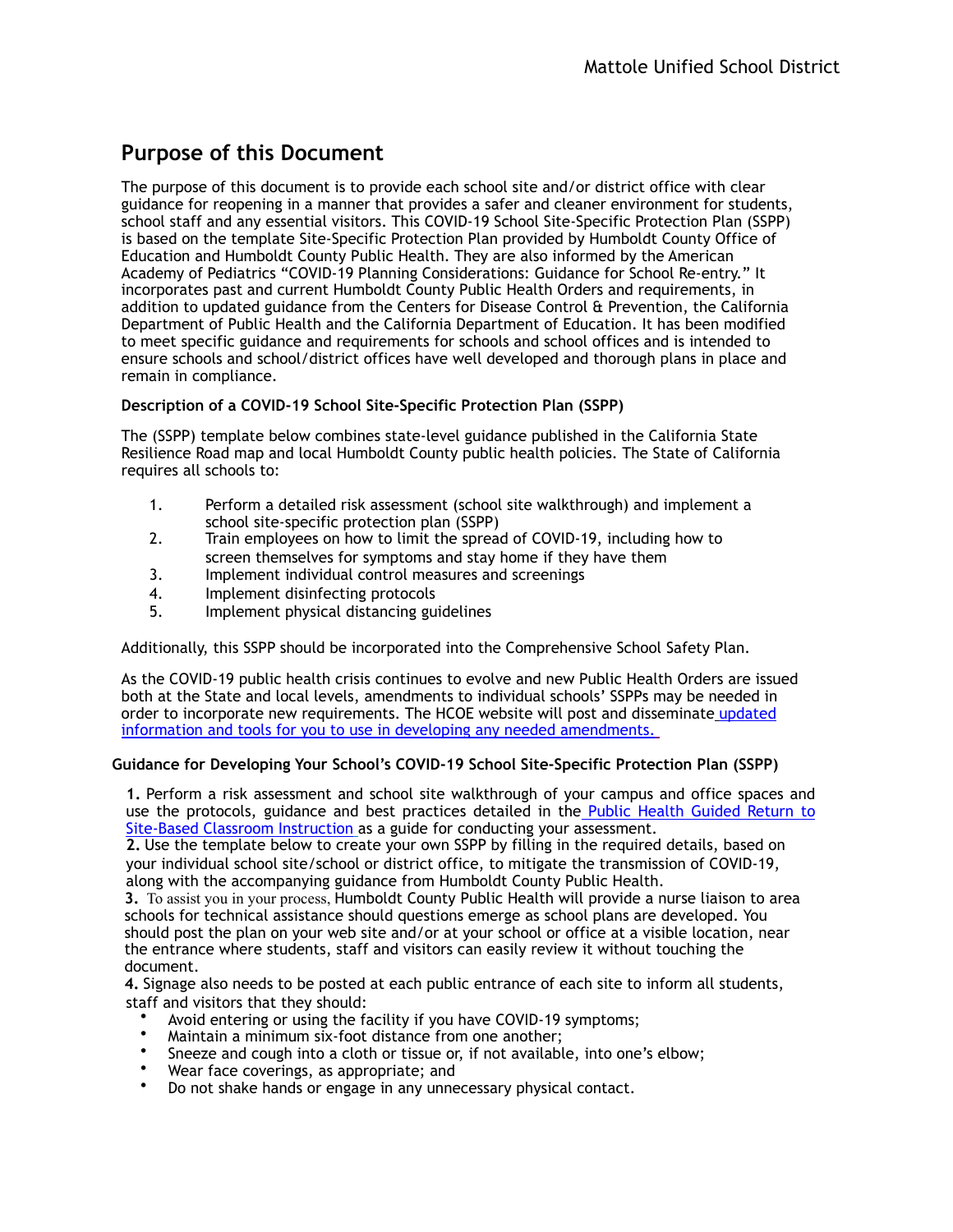#### **Templates for signs can be downloaded for use from the CDC at**

[https://www.cdc.gov/coronavirus/2019-ncov/communication/print-resources.html?](https://www.cdc.gov/coronavirus/2019-ncov/communication/print-resources.html?Sort=Date%253A%253Adesc&Audience=Schools) Sort=Date%3A%3Adesc&Audience=Schools

#### **Tools for Developing Your School Site-Specific Protection Plan**

#### **1. COVID-19 School Site-Specific Protection Plan (SSPP) Template**

The Humboldt County Office of Education is providing this template that can be used by any school or district in Humboldt to create their own School Site-Specific Protection Plan (SSPP). It contains all of the standard content already written for you to re-open your school or school office and prompts you to "fill in the blank" where unique information is required in order to complete your SSPP. The template has been reviewed and is supported by Humboldt County's Public Health Officer.

#### **2. School Specific Best Practices**

The HCOE is monitoring updated guidance from the Center for Disease Control, the California Department of Public Health, the California Department of Education, and Humboldt County Public Health to support and promote emerging best practices to share with the school community in Humboldt. These best practices are based on alignment with local, State and federal guidelines in coordination with the county's Public Health Officer. There is a section in the Template document that instructs you to cut/paste best practices right into your SSPP.

| School or District Site Name                                                                                                                                 |                       |  |  |
|--------------------------------------------------------------------------------------------------------------------------------------------------------------|-----------------------|--|--|
| Mattole Unified School District                                                                                                                              |                       |  |  |
| <b>Facility Address</b>                                                                                                                                      |                       |  |  |
| 29289 Chambers Rd., Petrolia, CA 95558                                                                                                                       |                       |  |  |
| This COVID-19 School Site-Specific Protection Plan (SSPP) was most recently updated on:                                                                      |                       |  |  |
| August 11, 2020                                                                                                                                              |                       |  |  |
| The person(s) responsible for implementation of this Plan is:                                                                                                |                       |  |  |
| Name: Karen Ashmore                                                                                                                                          | Title: Superintendent |  |  |
| I, certify that all staff and parents have been provided a copy of this SSPP and that staff will<br>receive training as required and described in this SSPP. |                       |  |  |
| Signature:                                                                                                                                                   | Date:                 |  |  |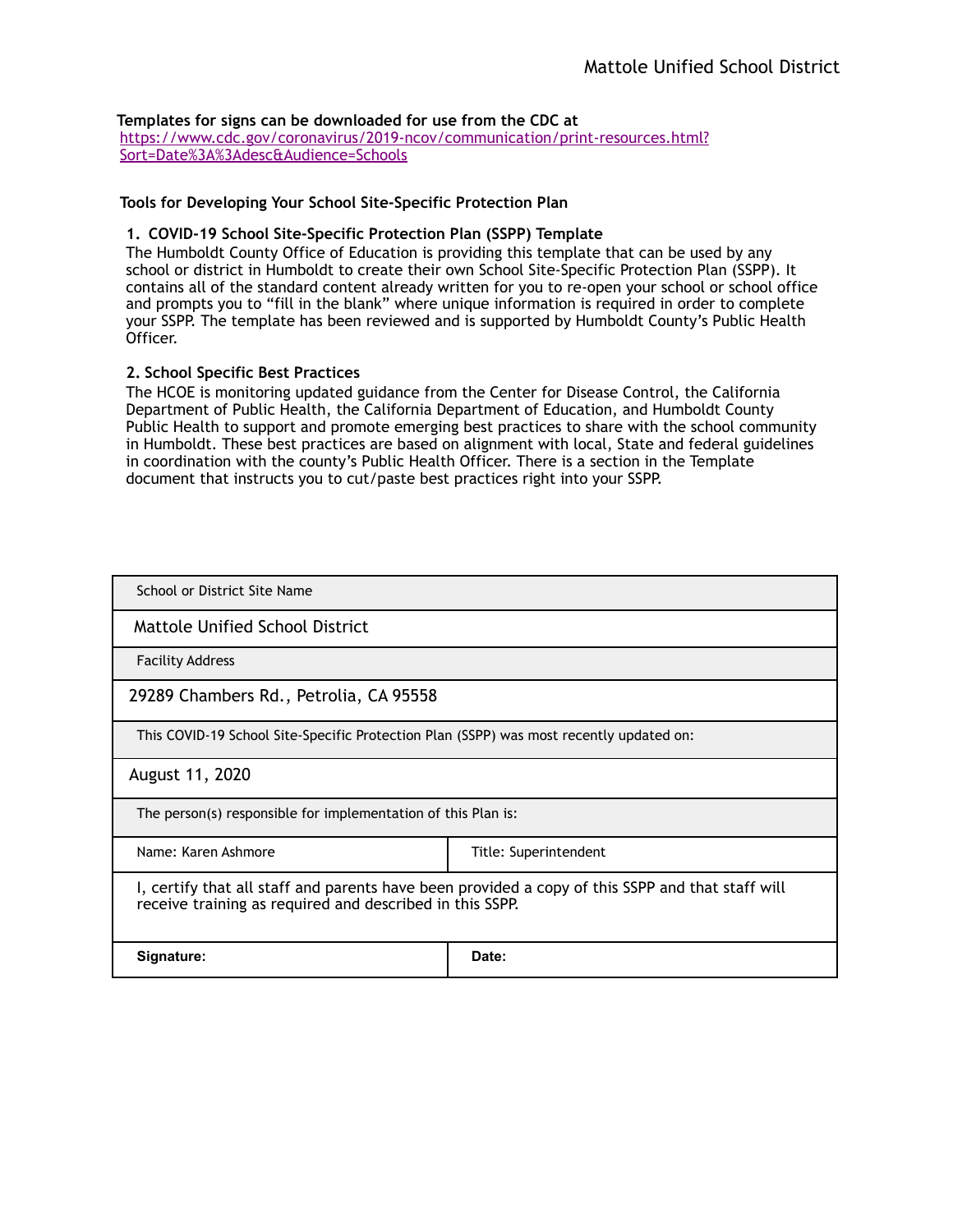### **Specific Control Measures and Screenings**

1. All activities are consistent with and will adjust to changing applicable state and local Public Health orders.

2. Health and safety practices and protocols are in place, including hand washing, appropriate face coverings and access to essential protective equipment. **Describe below:** 

Unless exempted, all staff**,** students and visitors will be required to wear a mask while at school. Extra/replacement adult and child-size masks will be made available in all classrooms and offices. Hand sanitizer will be available to use upon entering the campus and upon entering classrooms and office buildings. Sinks, soap and warm water will be fully functional and available for frequent hand washing. Essential protective equipment such as N95 masks, gloves and face shields will be available and required to be used by any personel caring for sick individuals.

3. Training is provided to all staff and students reinforcing the importance of health and safety practices and protocols. **Describe below**:

All staff will receive training on Covid-19 health/safety practices online via Keenan Safe Schools. Classroom teachers will instruct students on proper safety protocols. All schools will follow local, state and federal health and safety guidelines.

4. A single point of contact will be established and identified at each school site to direct questions or concerns around practices, protocols, or potential exposure. This person will also serve as a liaison to Public Health and participate in the school's COVID-19 Task Force. **The name of this person is: Karen Ashmore**

5. Plans are implemented for intensified cleaning and disinfecting, including training for staff and access to cleaning supplies and essential protective equipment, and regular disinfecting of frequently touched surfaces. Schools are directed to use EPA-approved disinfectants for COVID-19.

6. Health screening for each student is conducted daily prior to leaving home and includes symptoms and, history of exposure and temperature screening. In the classroom, teachers are vigilant for signs of illness in students and follow school protocols when a child becomes ill. **Describe process below:**

All students will be prescreened for Covid-19 symptoms by caregivers at home each morning before departing for school. Temperature screenings and symptom checks for all students, staff and visitors will occur at designated campus ingress points daily before entering the campus grounds. Teachers will continually check students for signs of illness and will immediately send those with symptoms to the designated isolation area pending travel home or to a medical facility.

7. Staff and students who are sick are expected to stay home.

8. Schools and districts will cooperate with Public Health to support testing strategies to mitigate transmission of COVID-19, including surveillance testing for staff on an agreed upon schedule throughout the school year. This may include testing of students with appropriate parental permissions obtained in advance.

9. Protocols, actions and template communications are in place for the following COVID-19 related scenarios (link: [Humboldt County Public Health Protocols & Communication Templates](https://humboldtcoe-my.sharepoint.com/personal/csmart_hcoe_org1/_layouts/15/onedrive.aspx?id=%252Fpersonal%252Fcsmart%255Fhcoe%255Forg1%252FDocuments%252FReopening%2520CDPH%2520Form&originalPath=aHR0cHM6Ly9odW1ib2xkdGNvZS1teS5zaGFyZXBvaW50LmNvbS86ZjovZy9wZXJzb25hbC9jc21hcnRfaGNvZV9vcmcxL0VqTFVvS1ZwMjNOQnRXak1xUUVmQ1RNQkJkZi14Q1hicThDZE1oYW1PNWZncFE_cnRpbWU9MmZoUkJZMGkyRWc) for each scenario):

- a. A student or staff member either exhibits COVID-19 symptoms, answers yes to a health screening question or has a temp of 100.4 or above.
- b. A family member or someone in close contact with a student or staff member test positive for COVID-19.
- c. A student or staff member tests positive for COVID-19.

d. A student or staff member tests negative for COVID-19 after any of the reasons in scenarios a, b or c. **Describe below:**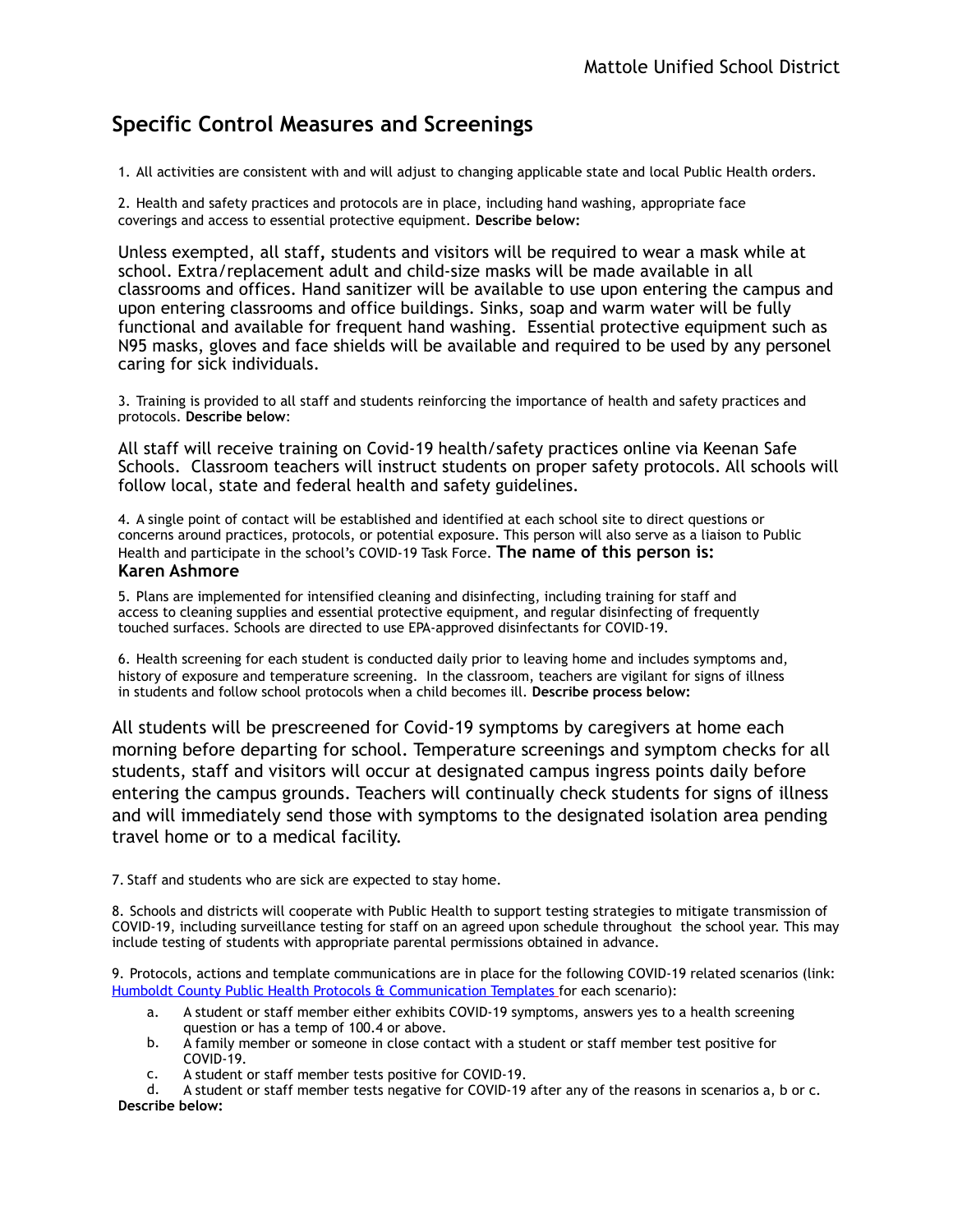Any student or staff member who is displaying a fever above 100 will be required to go home immediately and remain at home until they are fever-free for at least 24 hours. If anyone answers yes to a screening question they will not be able to enter the campus.

10. Distance staff desks at least 6 feet from student desks. Physical distancing of six feet is maintained between students within a classroom or instructional area. Maximize distancing between desks to the extent possible by redesigning classroom space and removing non-essential furnishings. Facial coverings and other measures are intended to support the effectiveness of all levels of distancing.

11. For elementary students, stable classroom cohorts are maintained throughout each school day, and through each quarter, trimester or semester, with an assigned primary cohort teacher, and systems are in place prevent the mixing of classroom cohorts. Prioritize stability of classroom cohorts.

12. For middle and high schools, single classroom cohorts are used as practicable but larger cohorts made up of students from more than one classroom may be arranged as long as accurate attendance data for students and adults is maintained on a daily basis. Space students at least six feet apart in existing facilities.

13. Where practicable, desks are arranged facing forward to minimize face to face proximity between students.

14. School staff are permitted to visit and instruct more than one classroom cohort, strictly following physical distancing and face covering protocols, and must document/record visits to classrooms that are not identified as their primary classroom cohort.

15. Routes for entry and exit to the campus will be designated for each classroom cohort, using as many entrances/exits as feasible.

16. Schedules for arrivals, recess and lunch will be strategically coordinated to prevent mixing of classroom cohorts.

17. Congregate movement through hallways will be minimized as much as practicable. N/A

18. Large gatherings (i.e., school assemblies) are currently prohibited.

19. The use of outdoor space for instructional purposes is maximized, shared, and coordinated to ensure students remain in their cohort.

20. Use of shared playground equipment will be limited in favor of physical activities that require less contact with surfaces, and shared equipment will be cleaned between uses.

21. Use of non-classroom space for instruction such as gymnasiums and multi-use rooms should be considered to support physical distancing with cleaning between uses.

22. Meals will be served in classrooms or outside instead of cafeterias or dining rooms with individually plated or bagged meals as much as practicable.

23. Routines and schedules will be developed to enable students and staff to regularly wash their hands at staggered intervals.

24. Face coverings must be used in accordance with CDPH guidelines [\(link to document\)](https://files.covid19.ca.gov/pdf/guidance-schools.pdf#page=7).

25. Training will be provided for staff and students on proper use of face coverings which will include instruction to minimize touching of face coverings.

26. Sharing of supplies, manipulatives, toys, sports equipment, and other learning and recreational materials will be limited and each student will have separate individually labeled boxes or cubbies.

27. Sharing of electronic devices, clothing, books and other games or learning aides will be avoided as much as practicable.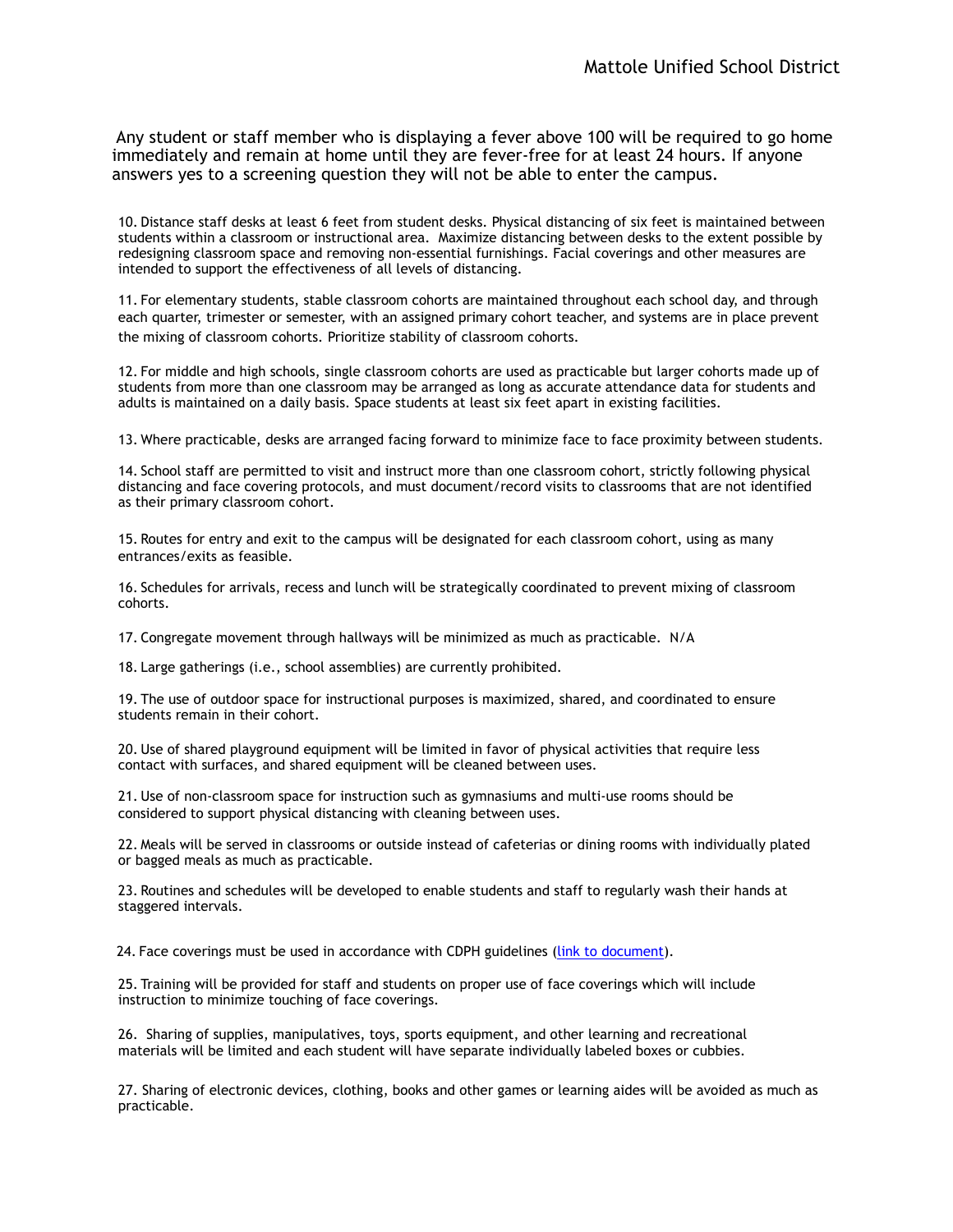28. Use of privacy boards or clear screens will be considered as much as practicable.

29. Non-essential visitors, including parent volunteers will be limited and essential workers will be required to adhere to all health and safety guidelines.

30. This School Site-Specific Protection Plan outlining the above measures is completed, posted and shared with all stakeholders and updated as state and local Public Health guidance dictates.

### **Cleaning and Disinfecting Protocols**

| Thorough cleaning in high traffic areas is<br>performed regularly. Commonly used<br>surfaces are frequently disinfected.                                                                                                                                                                                    | Sanitizing supplies are provided to promote<br>employees' personal hygiene. This may<br>include tissues, no-touch trash cans, hand<br>soap, adequate time for hand- washing,<br>alcohol-based hand sanitizers, disinfectants,<br>and disposable towels. |
|-------------------------------------------------------------------------------------------------------------------------------------------------------------------------------------------------------------------------------------------------------------------------------------------------------------|---------------------------------------------------------------------------------------------------------------------------------------------------------------------------------------------------------------------------------------------------------|
| All shared equipment and<br>touchable surfaces are cleaned<br>and sanitized between each use.                                                                                                                                                                                                               | Cleaning products are used that meet the<br>Environmental Protection Agency (EPA)'s-<br>approved for use against COVID-19 list.                                                                                                                         |
| All entrances and exits are equipped with<br>proper sanitation products, including<br>hand sanitizer and/or sanitizing wipes.                                                                                                                                                                               | School hours and/or other procedures<br>have been modified to provide adequate<br>time for regular, thorough cleaning,<br>product stocking, or other measures.                                                                                          |
| Hand washing facilities will be made<br>available and will stay operational and<br>stocked at all times and additional<br>soap, paper towels, and hand sanitizer<br>are supplied when needed.<br>Antimicrobial soaps are not required or<br>recommended. Sanitizers containing<br>methanol may not be used. | Hands-free devices have been installed, if<br>possible, including motion sensor lights,<br>contact-less payment systems, automatic<br>soap and paper towel dispensers, and<br>timecard systems.                                                         |
| Hand sanitizer will be provided where<br>indoor plumbing is not readily<br>available.                                                                                                                                                                                                                       | Staff is provided adequate time to<br>implement cleaning practices before and<br>after shifts.                                                                                                                                                          |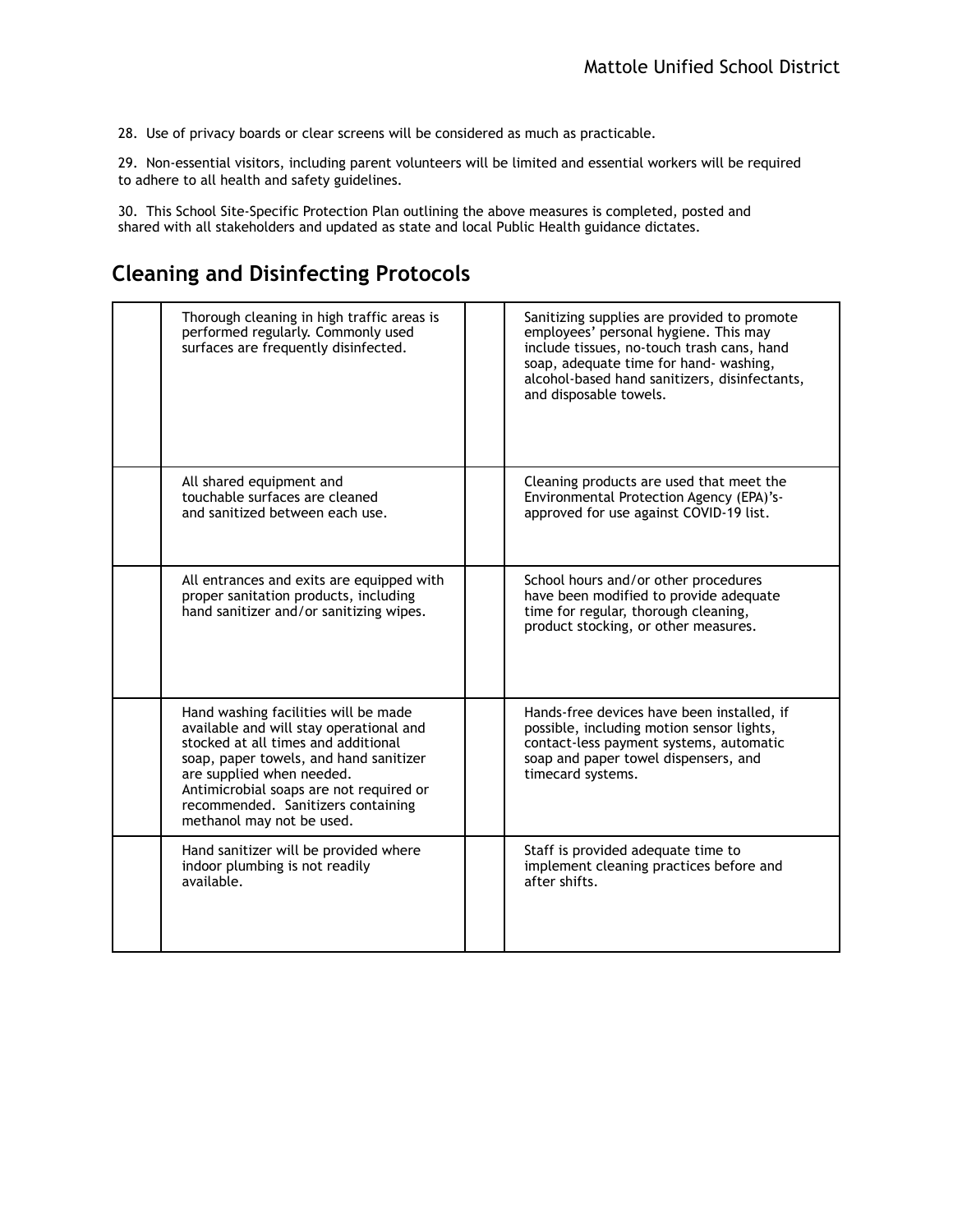### **Schedule for Cleaning and Disinfecting high traffic areas and commonly used surfaces.**

Fill in the fields below with the schedule for how often each area is disinfected. Mark N/A for all that do not apply to your specific worksite and add any that are missing to "Other"

| Classrooms:                          | Offices:                                  |
|--------------------------------------|-------------------------------------------|
| Daily                                | Daily                                     |
| Restrooms:                           | Telephones:                               |
| Daily                                | Daily                                     |
| Handrails / door handles / shelving: | Handwashing facilities:                   |
| Daily                                | Daily                                     |
| Copy Machines / Scanners / Faxes:    | Common Areas:                             |
| Daily                                | Daily                                     |
| Playground Structures:               | <b>Outdoor Common Areas:</b>              |
| Daily                                | Daily                                     |
| Indoor Common Areas:                 | Other: Buses                              |
| Daily                                | Before each morning and afternoon bus run |
| Other:                               | Other:                                    |
|                                      |                                           |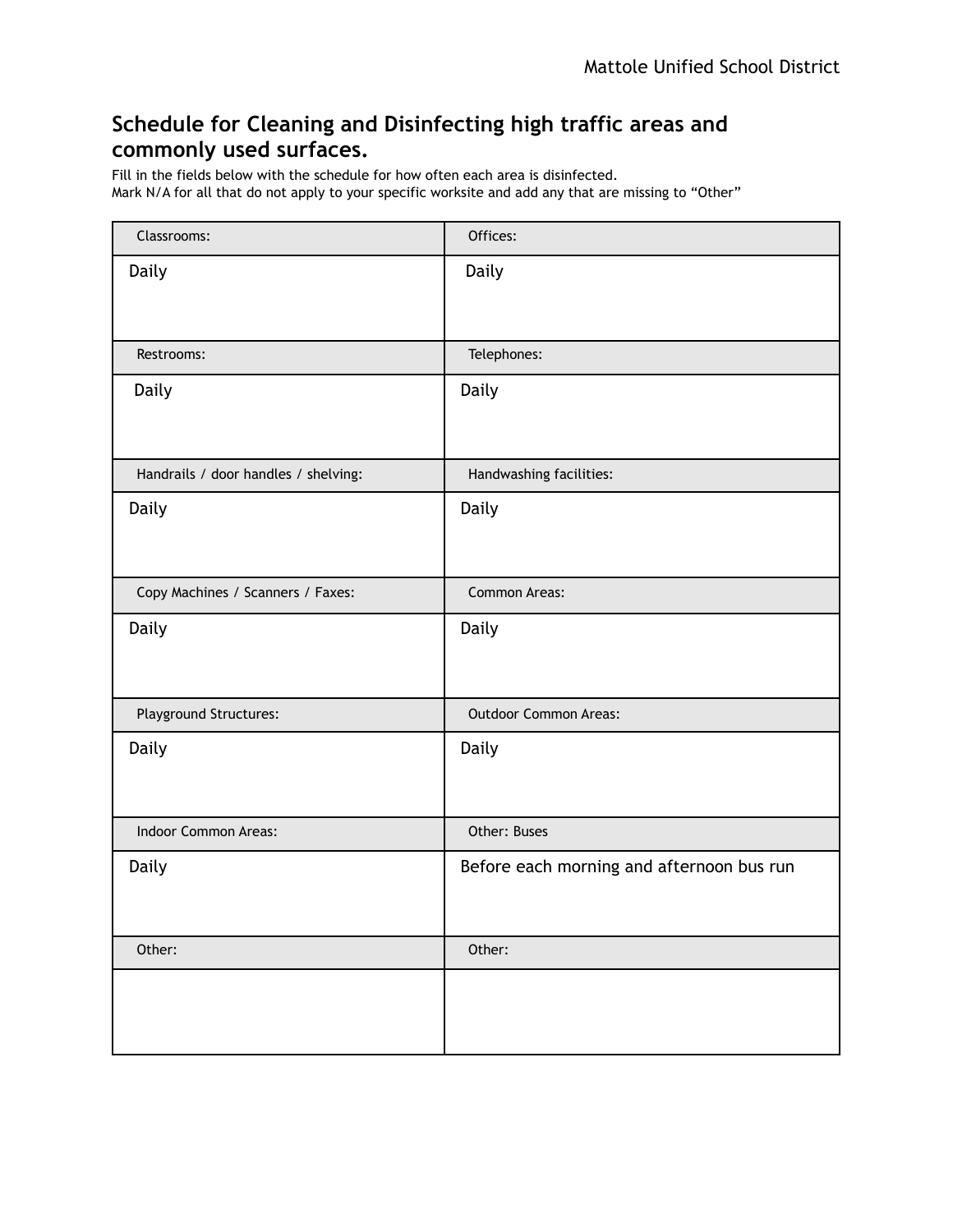## **Physical Distancing Guidelines**

| Staff breaks and break rooms are managed<br>to allow employees to eat on premises in<br>designated areas where they can remain 6<br>feet apart.               | Tape or other markings have been placed<br>at least six feet apart on sidewalks or<br>other walkways near public entrances<br>with signs directing students to use the<br>markings to maintain distance. |
|---------------------------------------------------------------------------------------------------------------------------------------------------------------|----------------------------------------------------------------------------------------------------------------------------------------------------------------------------------------------------------|
| Staff desks are 6 feet from student. Physical<br>distancing of six feet is maintained within a<br>classroom or instructional area.                            | All desks or individual workstations<br>within office settings are separated by<br>at least six feet or employees otherwise<br>maintain six feet if workspace is<br>limited.                             |
| Meals will be served in classrooms or outside<br>instead of cafeterias or dining rooms with<br>individually plated or bagged meals as much<br>as practicable; | The use of outdoor space for<br>instructional purposes is maximized,<br>shared, and coordinated to ensure<br>students remain in their cohort;                                                            |

### **Notification of COVID-19 Positive Case at School or Office Site**

| County of Humboldt Public Health is notified<br>of all positive COVID-19 cases. | Employers and employees are aware that<br>they can call Humboldt Public Health if a<br>suspected exposure has occurred<br>at 707-268-2182. |
|---------------------------------------------------------------------------------|--------------------------------------------------------------------------------------------------------------------------------------------|
| If a student or staff member is diagnosed                                       | Protocols, actions and template                                                                                                            |
| with COVID-19, Humboldt County Public                                           | communications are in place for COVID-19                                                                                                   |
| Health may ask for assistance in the                                            | related scenarios:                                                                                                                         |
| assessment of potential worksite                                                | <b>Student Symptom Checklist</b>                                                                                                           |
| exposures, and will advise on any                                               | <b>Humboldt County Public Health</b>                                                                                                       |
| recommended testing, quarantine, or                                             | Protocols on the onset of                                                                                                                  |
| isolation instructions.                                                         | <b>Symptoms</b>                                                                                                                            |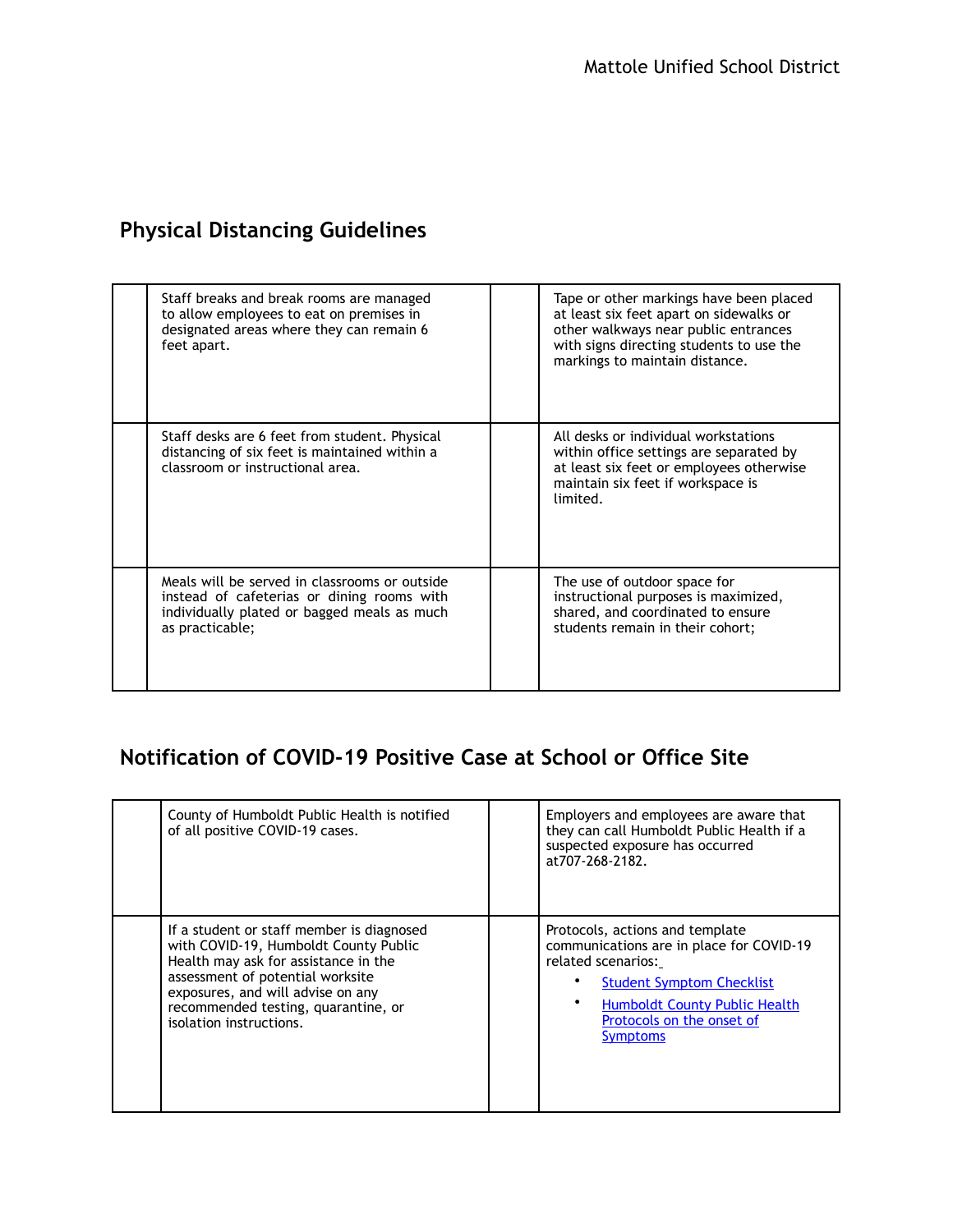## **Training**

Staff have been or will be trained on the following topics:

| Information from the Centers for Disease Control and<br>Prevention (CDC) on COVID-19, how to prevent it<br>from spreading, and which underlying health<br>conditions may make individuals more susceptible to<br>contracting the virus.                              | Manufacturer's directions and Cal/<br>OSHA requirements for safe use of<br>personal hygiene and cleaning<br>products.   |
|----------------------------------------------------------------------------------------------------------------------------------------------------------------------------------------------------------------------------------------------------------------------|-------------------------------------------------------------------------------------------------------------------------|
| Self-screening at home, including temperature and/or<br>symptom checks using CDC guidelines.                                                                                                                                                                         | The importance of physical<br>distancing, both at work and<br>off work time (see Physical<br>Distancing section above). |
| The importance of not coming to work if employees<br>have a frequent cough, fever, difficulty breathing,<br>chills, muscle pain, headache, sore throat, recent<br>loss of taste or smell, or if they or someone they live<br>with have been diagnosed with COVID-19. | Proper use of face coverings - masks<br>and shields with drapes                                                         |
| The importance of seeking medical attention if an<br>employees' symptoms become severe, including<br>persistent pain or pressure in the chest, confusion,<br>or bluish lips or face. Updates and further details<br>are available on CDC's webpage.                  | Face coverings do not protect<br>the wearer and are not personal<br>protective equipment (PPE).                         |

## **Compliance and Documentation**

| This school site / office is regularly inspected for compliance with this School Site-Specific<br>Protection Plan (SSPP) and any deficiencies are documented and corrected.                                                 |
|-----------------------------------------------------------------------------------------------------------------------------------------------------------------------------------------------------------------------------|
| All school sites and offices operations will continue to be accessible to students and staff with<br>disabilities, complying with the Americans with Disabilities Act. Title III which covers private<br>business entities. |
| This school site has created a Task Force to support SSPP activities. This group meets regularly.                                                                                                                           |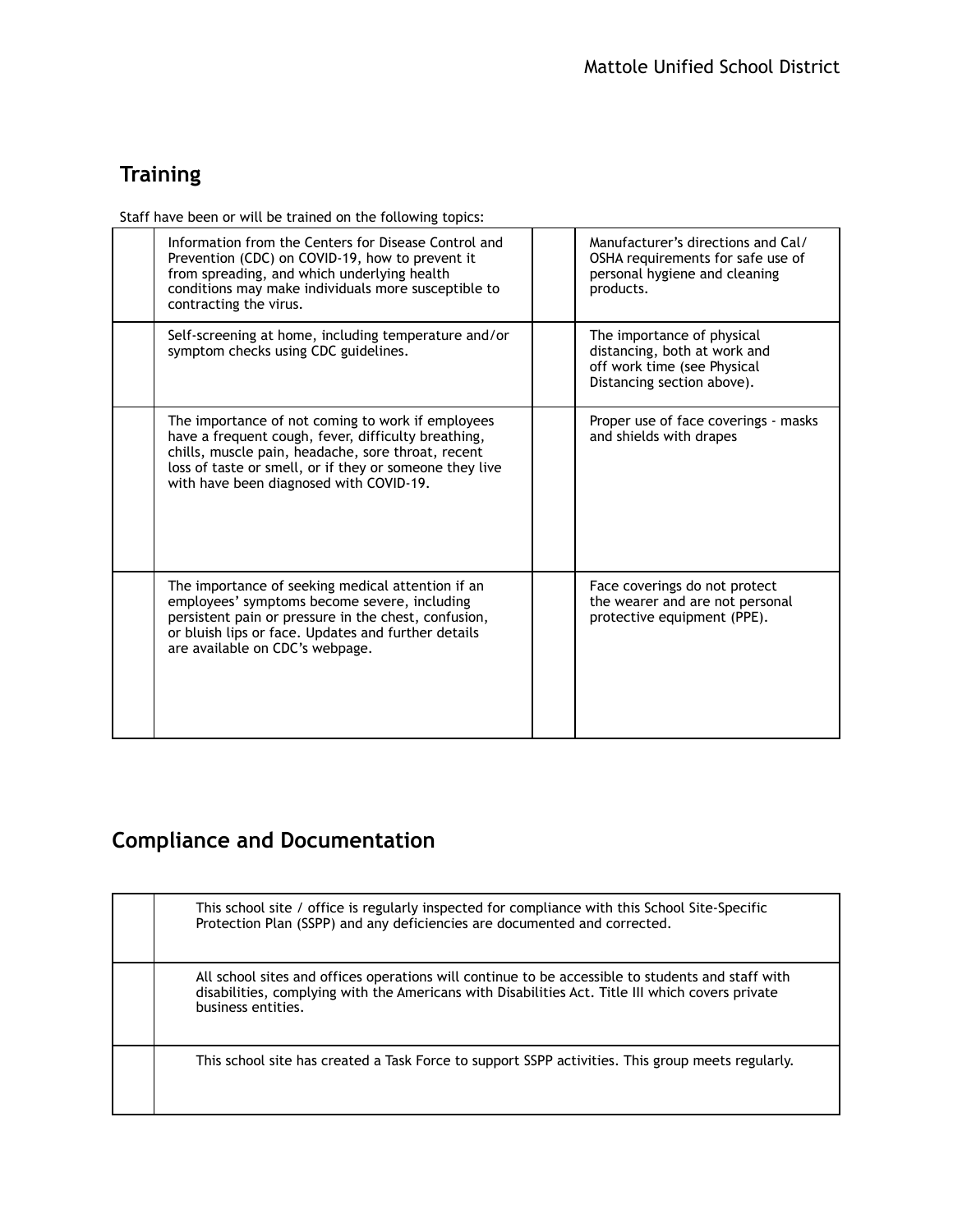### **Resource Documents:**

- [The Road Ahead: Humboldt County Schools Re-Opening Framework](https://humboldtcoe-my.sharepoint.com/:b:/g/personal/csmart_hcoe_org1/ESV78BnYJ0RJj-ngyS7-xGYBfxDEyl5313HVuEBavQ5W-g?e=B5GJQQ)<br>• Humboldt County Public Health and Human Services
- [Humboldt County Public Health and Human Services](https://humboldtgov.org/192/Health-Human-Services)<br>• Humboldt County Public Health Local Orders
- [Humboldt County Public Health Local Orders](https://humboldtgov.org/2725/Local-Orders)
- [California Department of Public Health COVID-19 Industry Guidance: Schools and](https://files.covid19.ca.gov/pdf/guidance-schools.pdf)  School Based Programs
- [Center for Disease Control Schools Decision Tree](https://www.cdc.gov/coronavirus/2019-ncov/community/schools-childcare/guidance-for-schools.html)<br>• California Department of Education Stronger Tog
- **California Department of Education Stronger Together: A Guidebook for the Safe** Reopening of California's Public Schools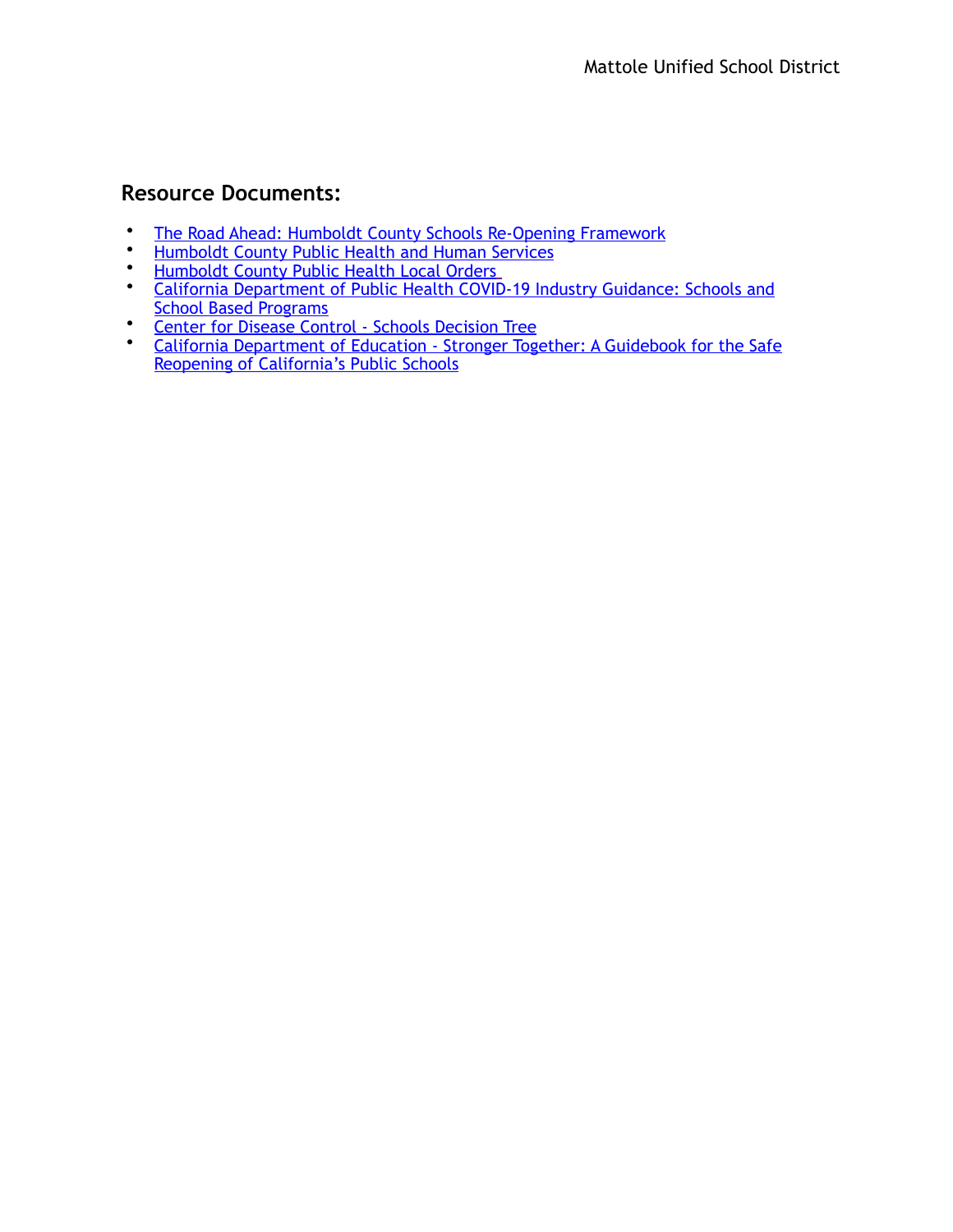# Mattole USD 2020-2021 School Year

All Mattole Unified schools began as scheduled on August 31, 2020 in a distance-learning format.

If health and legal conditions allow for hybrid or site-based instruction, the district intends to move toward a less restrictive setting while minimizing risks to staff, student, and family safety.

- California requires 180 days of instruction
- Minimum daily instructional minute requirement maintained:
	- o 180 minutes: Kindergarten
	- o 230 minutes: Grades 1 3
	- $\circ$  240 minutes: Grades 4 12
- Students will complete assignments in multiple formats
	- o Synchronous video conferencing via Zoom or Google Meet
	- o Asynchronous video lessons and assignments
	- o Use of print materials
	- o Project based learning assignments
	- o Interactions with family members who are engaging in student's learning
	- o Students offered various options that are evidence of learning experiences including full time Independent Study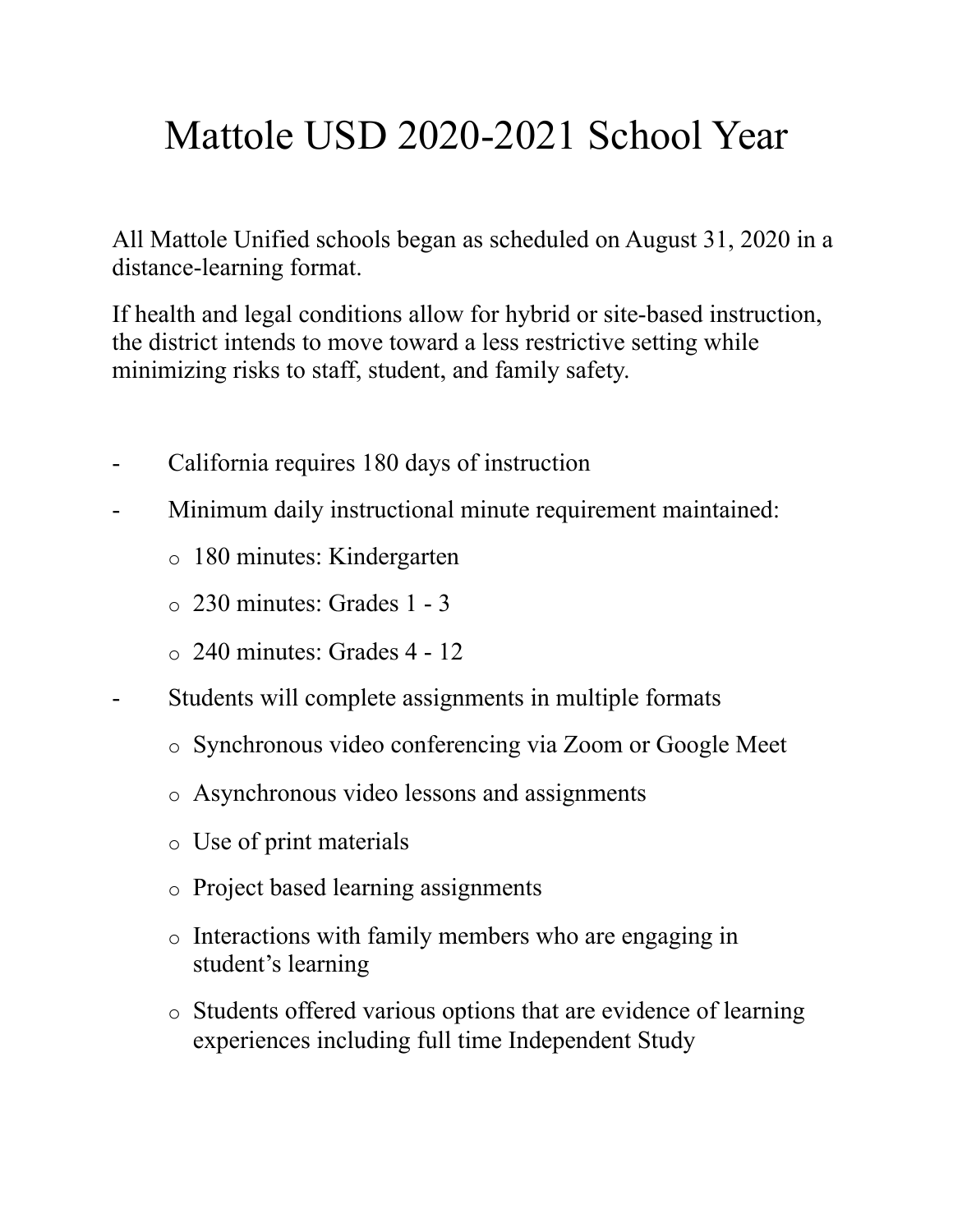## **What is Synchronous Learning?**

Synchronous learning happens in real time. Individual students, their classmates, and instructors interact in a specific virtual place, through a specific online medium, at a specific time. Methods of synchronous online learning include video conferencing, teleconferencing, live chatting, and live-streaming lectures.

## **What are the advantages of synchronous learning?**

Classroom Engagement

Active discussion

Immediate feedback

Personal familiarity

Dynamic Learning

Exploration of topics, ideas and concepts in real time

Students ask questions/receive answers

Discourse and debate with classmates

Speed and immediacy

Instructional depth

Regular interaction with instructors

Individual guidance and support

## **What are the disadvantages of synchronous learning?**

Dependent on technology

Negative physical and psychological effects experienced by too much screen time

Must adhere to class time schedules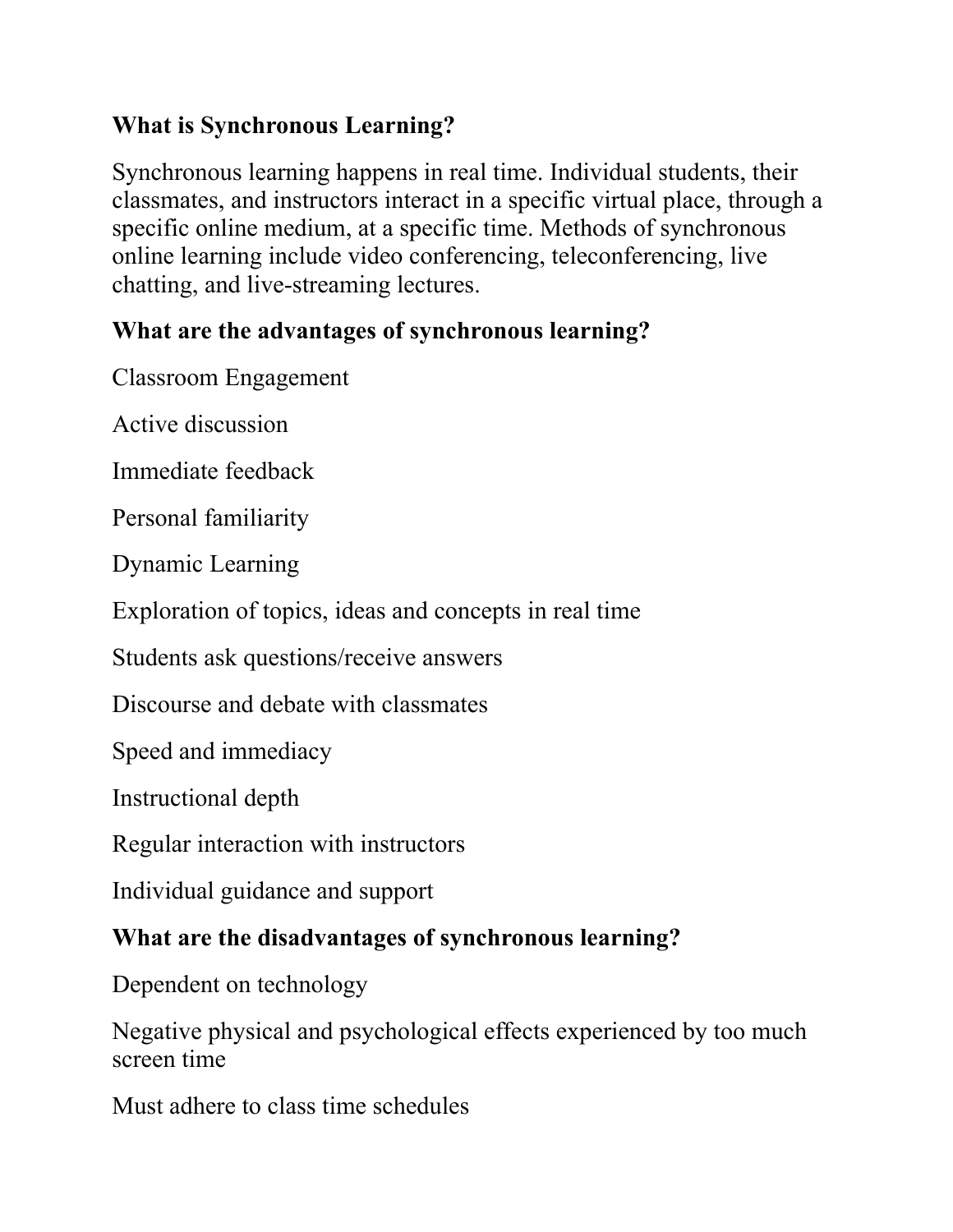## **What is Asynchronous Learning?**

Materials for reading, lectures for viewing, assignments for completing, and exams for evaluation are provided by instructor or through selfguided online course lesson modules. Video content, virtual libraries, posted lecture notes, podcasts, prerecorded lectures and exchanges across discussion boards and/or other media platforms are utilized.

## **What are the advantages of asynchronous learning?**

Flexibility (time)

Pacing (individual learning rate)

## **What are the disadvantages of asynchronous learning?**

Isolation

Less collaboration

Less intellectual energy than in real-time learning

Risk of Apathy

Waiting time for feedback

It is our goal to balance these models and formats in order to produce distinct and enriching online education experiences for our students.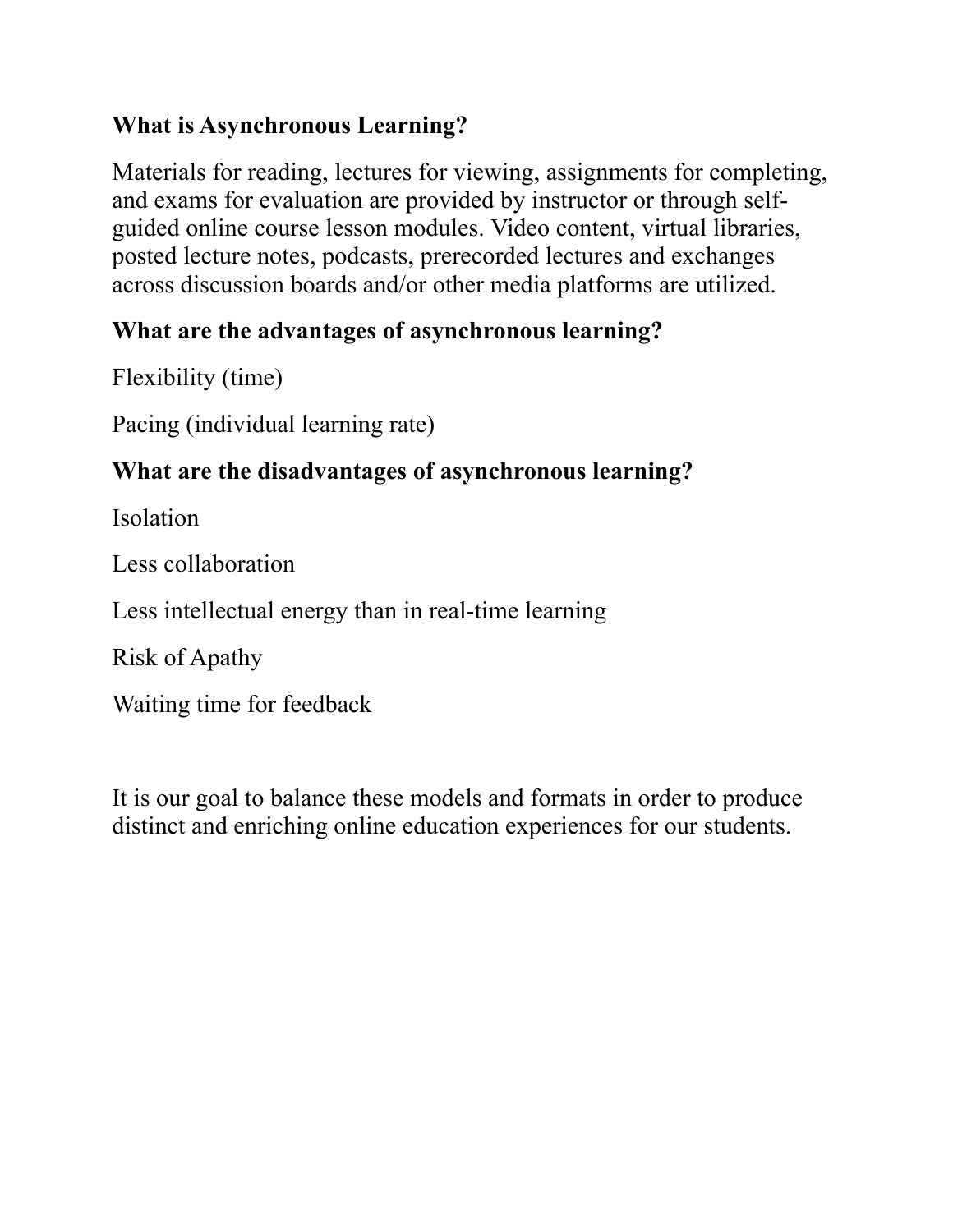# **Mattole Unified School District**

# **DISTANCE LEARNING EXPECTATIONS**

August 23, 2020

Dear MUSD Families,

Please take the time to read through the following information regarding distance learning expectations. We are dedicated to building trusting and supportive relationships with families in order to make this experience successful for our students. Please feel free to reach out with questions.

Sincerely,

Karen Ashmore **Superintendent** 

#### **Work Space**

In order to prepare for distance learning, please help your child establish a workspace in your home prior to the first day of school.

Let us know if you need to check out a desk or a Chromebook for your child.

Your child's workspace should be in the quietest and least distracting place possible in your home.

### **Teacher Communication**

Your child(ren)'s teacher(s) will be sharing their classroom Zoom schedules soon. Once you receive the schedule(s), please feel free to reach out if you would like advice on how to best manage your child(ren)'s distance learning. We are happy to be sounding boards and to help you come up with ideas.

### **Attendance**

The California Department of Education requires a specific number of minutes that students need to be engaged in schoolwork each day of distance learning. Not all of the required minutes will be spent on Zoom, as this would far exceed recommended screen time for children. Work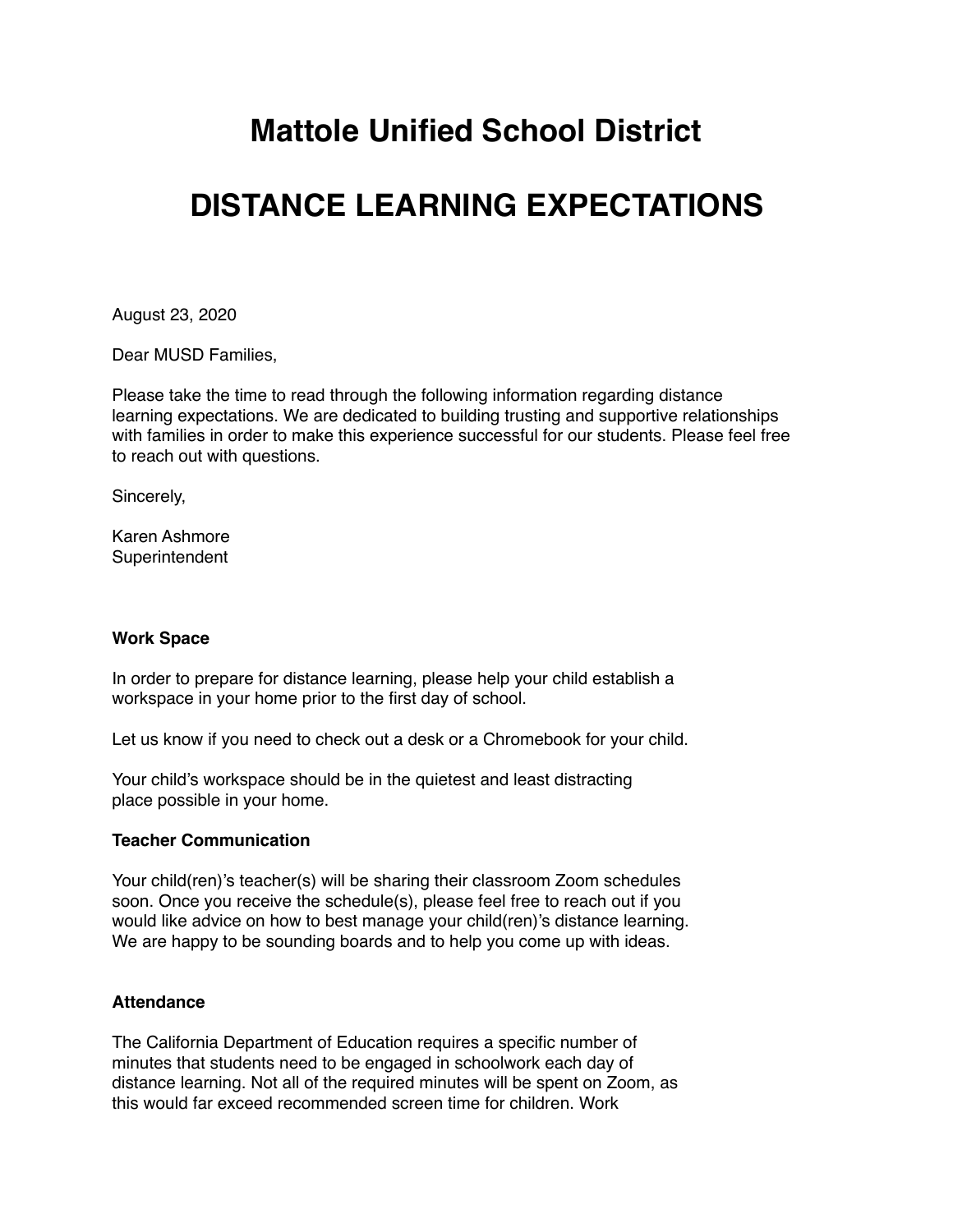completion will be documented for attendance keeping purposes. All distance learners are required to complete assigned work.

Instructional Minutes Requirements 180 minutes daily for Transitional Kindergarten and Kindergarten 230 minutes daily for grades 1 through 3 240 minutes daily for grades 4 through 12.

Distance learning will be documented by tracking time online as well as student work/projects and homework that are to be completed at home.

In addition to live Zoom lessons, staff may also be using pre-recorded lessons which students will watch in order to be prepared for lessons.

### **Expected Behavior on Zoom**

• Students will have their supplies ready prior to the Zoom meeting.

• Students will have their video turned on during Zoom meetings. (Please reach out to your student's teacher prior to the first day of school if there is an issue with having video turned on.)

• Students will follow school dress codes.

! Students will use their first and last name on their Zoom video so that teachers can identify them when entering meetings.

! All students will follow their classroom teacher's rules regarding whether or not eating or drinking is allowed during Zoom instruction.

• To the greatest extent possible, primary students will have an adult or older sibling available during live Zoom meetings to assist with the use of technology.

! Students should use a computer/Chromebook for class meetings. Please check one out from the school if your child does not have one.

### **Distance Learning Protocols**

• Instruction and communication may be delivered through the following platforms: Google Classroom, and Zoom.

• In order to receive daily credit for attendance, students must login to Google Classroom and Zoom sessions at their scheduled times.

! Attendance, participation, engagement, and understanding will be monitored daily. Students who are not attending, participating, or submitting work regularly will be contacted by school staff.

! Work may be self-paced and guided by deadlines as designated by teachers. Coursework may be assigned and due in "chunks" so as to allow students to work through the material at their own pace while at home. However, students should pay attention to deadlines set by teachers and adhere to them. To the greatest extent possible, students should participate in online sessions and be present for face-to-face online interaction.